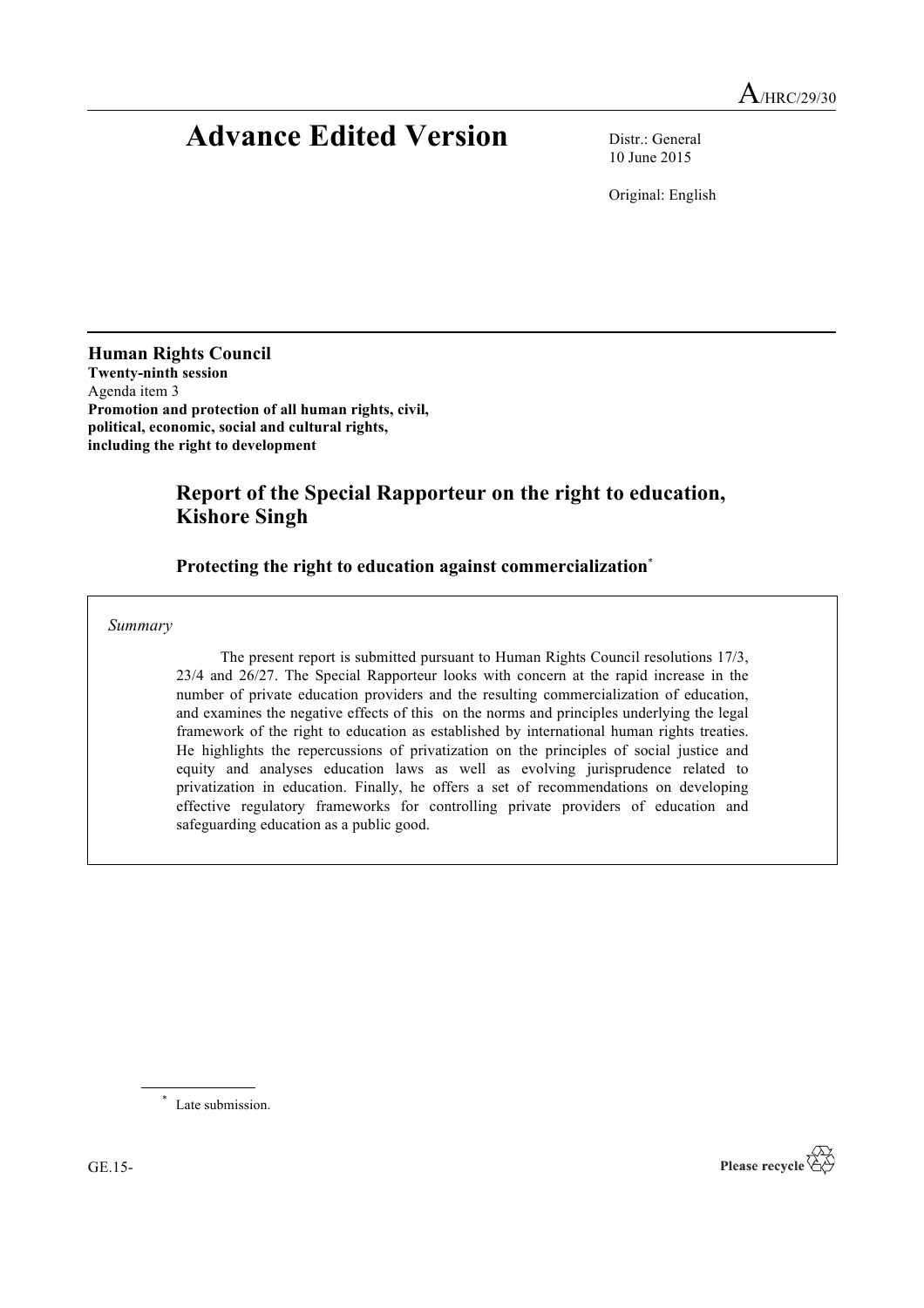# Contents

|             |                                                                           | Paragraphs  | Page |
|-------------|---------------------------------------------------------------------------|-------------|------|
| $I_{\cdot}$ |                                                                           | $1 - 2$     | 3    |
| II.         |                                                                           | $3 - 35$    | 3    |
| III.        |                                                                           | $36 - 39$   | 5    |
| IV.         | Widespread concern with the baleful effects of privatization in education | $40 - 46$   | 6    |
|             | A.                                                                        | $43 - 44$   | 7    |
|             | <b>B</b> .                                                                | $45 - 46$   | 7    |
| V.          |                                                                           | $47 - 55$   | 8    |
| VI.         | Negative impacts of privatization on fundamental principles and norms     | $56 - 64$   | 9    |
|             | A.                                                                        | 57          | 10   |
|             | <b>B.</b>                                                                 | $58 - 59$   | 10   |
|             | $\mathcal{C}$ .                                                           | $60 - 61$   | 10   |
|             | D.                                                                        | $62 - 64$   | 11   |
| VII.        | Differentiated public policy responses towards non-State                  | $65 - 68$   | 11   |
| VIII.       |                                                                           | $69 - 85$   | 12   |
|             | A <sub>1</sub>                                                            | $76 - 77$   | 14   |
|             | <b>B</b> .                                                                | $78 - 79$   | 14   |
|             | $\mathcal{C}$ .                                                           | 80          | 15   |
|             | D.                                                                        | $81 - 82$   | 15   |
|             | Ε.                                                                        | $83 - 85$   | 15   |
| IX.         |                                                                           | $86 - 92$   | 16   |
| X.          | Regulatory framework for governing private providers,                     | $93 - 100$  | 17   |
|             | А.                                                                        | 98          | 18   |
|             | <b>B.</b>                                                                 | 99          | 19   |
|             | $C$ .                                                                     | 100         | 19   |
| XI.         |                                                                           | $101 - 107$ | 19   |
|             | Monitoring privatization in education and United Nations                  | $105 - 107$ | 20   |
| XII.        |                                                                           | $108 - 110$ | 20   |
| XIII.       |                                                                           | $111 - 132$ | 21   |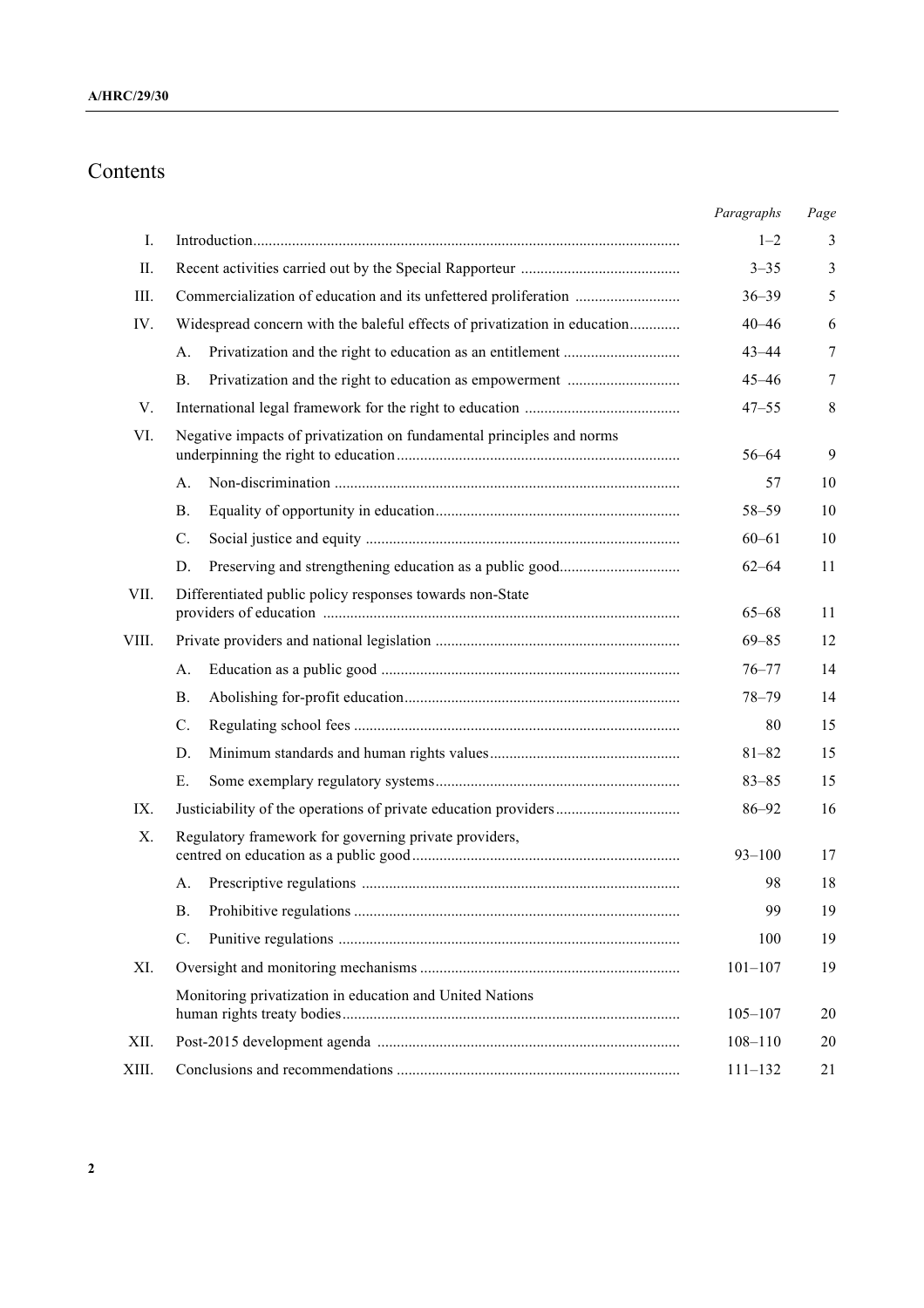# **I. Introduction**

1. During the past decade there has been a rapid increase in the number of private providers of education in many developing countries, with many schools and educational establishments not being registered and being funded and managed by individual proprietors or enterprises. Such providers are distinct from other non-State actors, such as religious institutions, non-governmental organizations (NGOs), community-based groups, foundations and trusts. As a result, education is being commercialized and for-profit education is flourishing as an attractive business, with scant control by pubic authorities. In the present report, the Special Rapporteur looks at the rapid growth in private providers, which is resulting in the commercialization of education, and examines the negative effects of such commercialization on the norms and principles and legal frameworks underlying the right to education as established by international human rights treaties. He also highlights the repercussions of privatization on the principles of social justice and equity, underlining the need for safeguarding education as a public good.

2. Building upon his 2014 report to the General Assembly (A/69/402), the Special Rapporteur analyses education laws and evolving jurisprudence related to privatization. Finally, he offers a set of recommendations for developing effective regulatory frameworks for controlling private providers in education, in keeping with State obligations on the right to education as laid down in international human rights conventions.

# **II. Recent activities carried out by the Special Rapporteur**

3. During the reporting period, the Special Rapporteur undertook missions to Algeria and Bhutan. In his 2014 report to the General Assembly, he wrote about the negative impact of private providers on the norms and principles of education, the underlying legal framework of the right to education and the importance of preserving education as a public good.

4. Since his last report, the Special Rapporteur has participated in a number of public events on education and continued collaborating with States, international organizations and NGOs.

5. On 16 and 17 April 2014, he was a panellist at the briefing for delegates on the post-2015 development agenda organized by the United Nations Institute for Training and Research (UNITAR) in New York, where he spoke on education.

6. On 6 May, he gave the opening address at a colloquium on lifelong learning organized by the education faculty of Mohammed V University in Rabat.

7. From 12 to 14 May, in Muscat, he participated in a meeting entitled "Education for all and the post-2015 development agenda", organized by the United Nations Educational, Social and Cultural Organization (UNESCO) in cooperation with the Government of Oman. During the ministerial and leaders' session, he highlighted key issues and challenges.

8. On 14 May, he participated in a briefing for delegates on the post-2015 development agenda organized by UNITAR in Geneva. As a panellist, he talked about education and participated in a dialogue with participating delegates.

9. On 16 May, he addressed the opening of the event on global citizenship education entitled "Enabling conditions/perspectives", co-organized by UNESCO and the Permanent Delegation of Austria to UNESCO.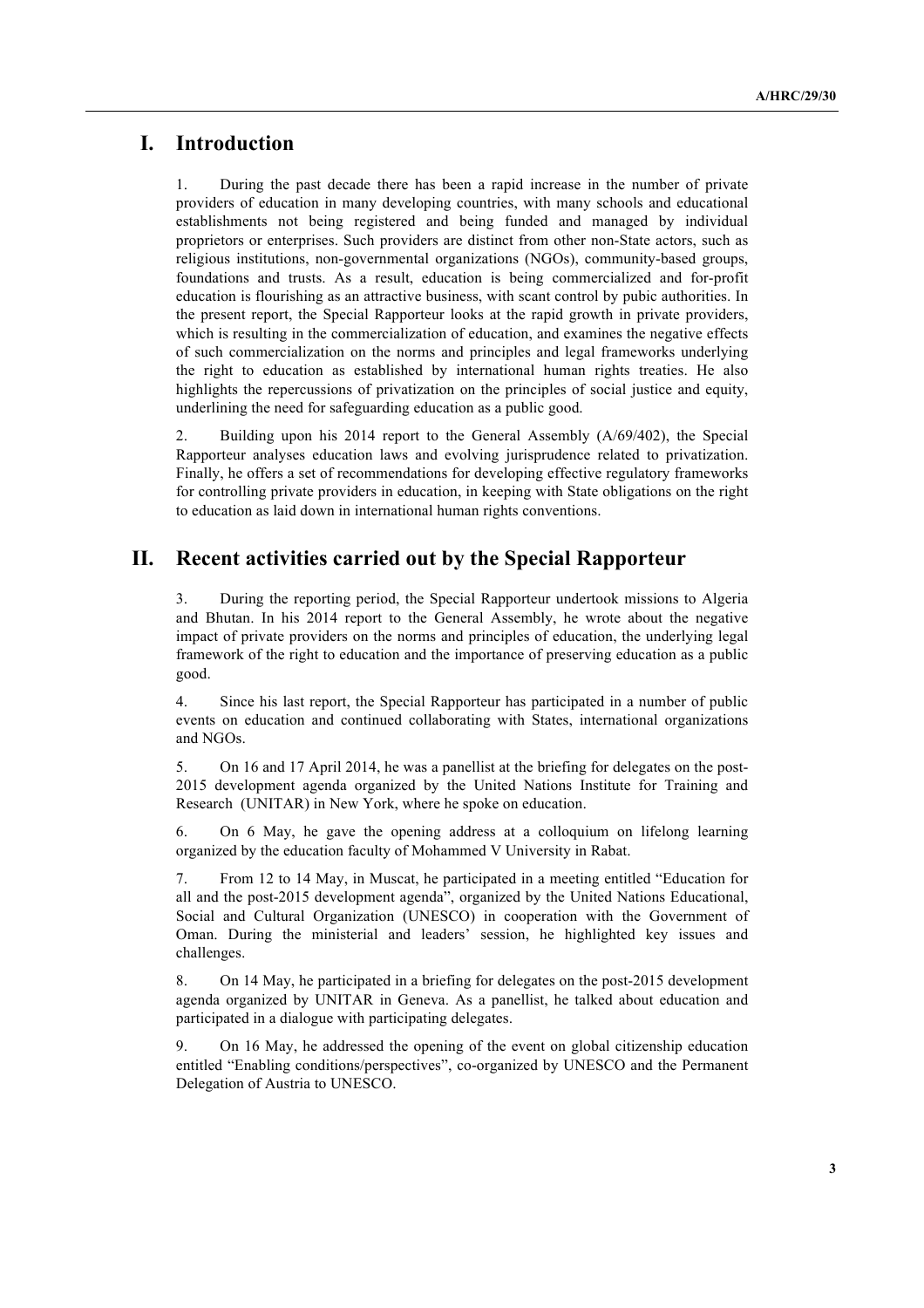10. On 11 June, he participated in a side event hosted by the International Organization for the Right to Education and Freedom of Education on his report to the Human Rights Council.

11. On 12 June, he spoke at a side event on privatization in education, hosted by Portugal and the Global Initiative for Economic, Social and Cultural Rights, and attended an expert meeting.

12. On 17 June, on the occasion of the twenty-sixth session of the Human Rights Council, he participated in a panel discussion on the right to education and skills development, hosted by the Permanent Missions of Portugal and Qatar.

13. On 20 June, he attended a side event hosted by Tunisia on the resolution related to the repatriation of funds of illicit origin.

14. On 7 July, he participated as a keynote speaker in a day-long discussion organized by the Committee on the Elimination of Discrimination against Women on the drafting of a general recommendation on the right of women and girls to education.

15. On 12 July, he addressed the fifty-sixth session of the Conference of Ministers of Education of the Francophonie, held in Abidjan on the theme of inclusive quality education for all in Francophonie and on related challenges, priorities and perspectives.

16. On 25 July, he was a panellist in a round table on freedom and democracy without violence, and made concluding remarks at the session on the philosophical foundations of human rights, organized by the Collège Universitaire Henry Dunant in Geneva.

17. On 25 August, he gave a lecture on the post-2015 development agenda and the right to education at the Faculty of Legal Studies, South Asian University, New Delhi.

18. On 26 August, he addressed officials of various States of India during an orientation workshop on the Right to Education Act of India at the National University for Educational Planning in New Delhi.

19. On 2 September, he gave a special lecture at the Indian Society of International Law in New Delhi entitled "The right to education as a human right: challenges and prospects for India".

20. On 21 October, he participated in a side event in New York hosted by Transparency International and Penal Reform International on corruption and its impact on human rights.

21. On 28 October, he was invited by the Open Society Foundation to speak on his report to the General Assembly on privatization and the right to education.

22. From 4 to 6 November, he participated in the 2014 World Innovation Summit in Education, held in Doha on the theme "Imagine-create-learn: creativity at the heart of education".

23. From 10 to 12 November, he attended the World Conference on Education for Sustainable Development, held in Aichi-Nagoya, Japan, where he was a panellist at a plenary session.

24. On 20 November, he gave the inaugural address at a meeting on service learning organized by the University of Rioja, Spain.

25. On 25 November, he gave a lecture at Queens University in Belfast entitled "State responsibility for provision of quality education to every child".

26. From 28 to 30 November, he attended the World Human Rights Forum in Marrakech, Morocco, where he interacted with a large number of civil society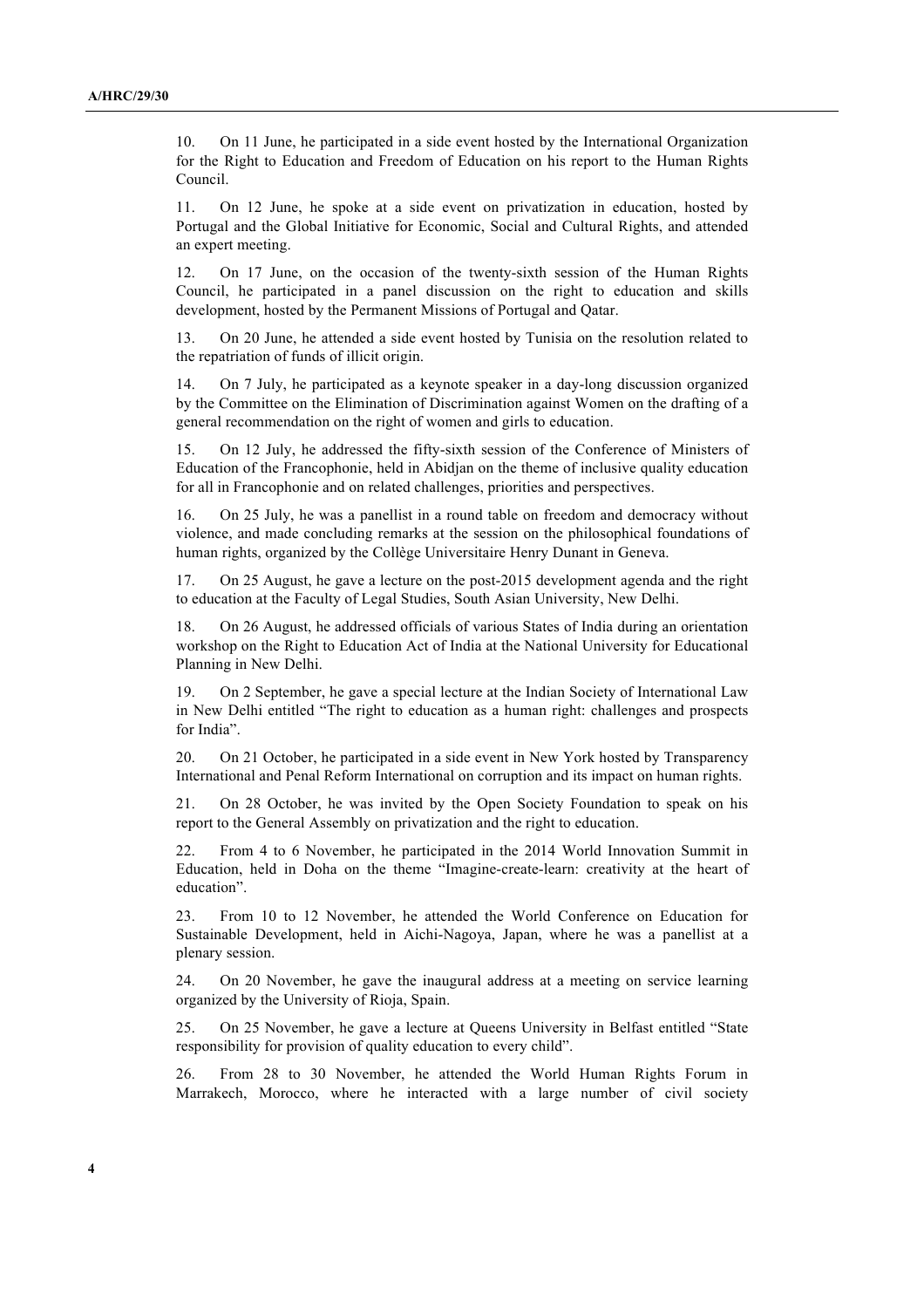organizations. In the address he gave during the closing ceremony, he focused on the right to education.

27. On 16 December, he addressed the issue of quality education at the 2014 International Conference of Non-Governmental Organizations, which was devoted to the post-2015 development agenda and was hosted by UNESCO in Paris.

28. From 9 to 11 January 2015, he co-chaired a plenary session on the implementation of international law held in the context of the World Congress on International Law. The session was organized by the Indian Society of International Law in New Delhi.

29. On 15 January, he was a lead speaker at an event in New Delhi organized by the Right to Education Forum in cooperation with UNESCO in connection with his 2014 report to the General Assembly.

30. On 23 February, he spoke at the opening session of the World Assembly of the Global Campaign for Education, held in Johannesburg, South Africa, at which he underlined the need to safeguard education against the forces of privatization. Participants in the World Assembly aligned themselves fully with the recommendations made in his 2014 report to the General Assembly.

31. On 18 March, he participated in a round table on the theme "Privatization, education and social justice", held at the Institute of Political Sciences in Paris to examine issues in privatization in education. He also gave a public lecture entitled "Privatization in education: a new challenge for human rights in developing countries".

32. On 20 March, he was a panellist in an event on the implementation of economic and social rights and State obligations under human rights conventions organized by the Permanent Mission of Fiji to the United Nations Office at Geneva, and spoke on challenges of effective realization of the right to education and its interface with right to development.

33. On 26 March, he gave a keynote address focusing on preserving education as a public good in the face of privatization at a session on the right to quality education and the post-2015 development agenda, organized on the occasion of the World Social Forum in Tunis.

34. On 15 April, he delivered a statement at the opening of the general discussion on the right to education of persons with disabilities, organized in Geneva by the Committee on the Rights of the Persons with Disabilities, with a view to formulating a general comment on article 24 (right to education) of the Convention on the Rights of the Persons with Disabilities.

35. On 22 April, he gave a lecture at Cornell Law School on the negative effects of privatization in education, highlighting State obligations and the need to preserve education as a public good.

# **III. Commercialization of education and its unfettered proliferation**

36. A recent in-depth study on privatization has shown that education as a sector is increasingly being opened up to profit-making and trade, and to agenda-setting by private, commercial interests that conceptualize the learner as a consumer and education as a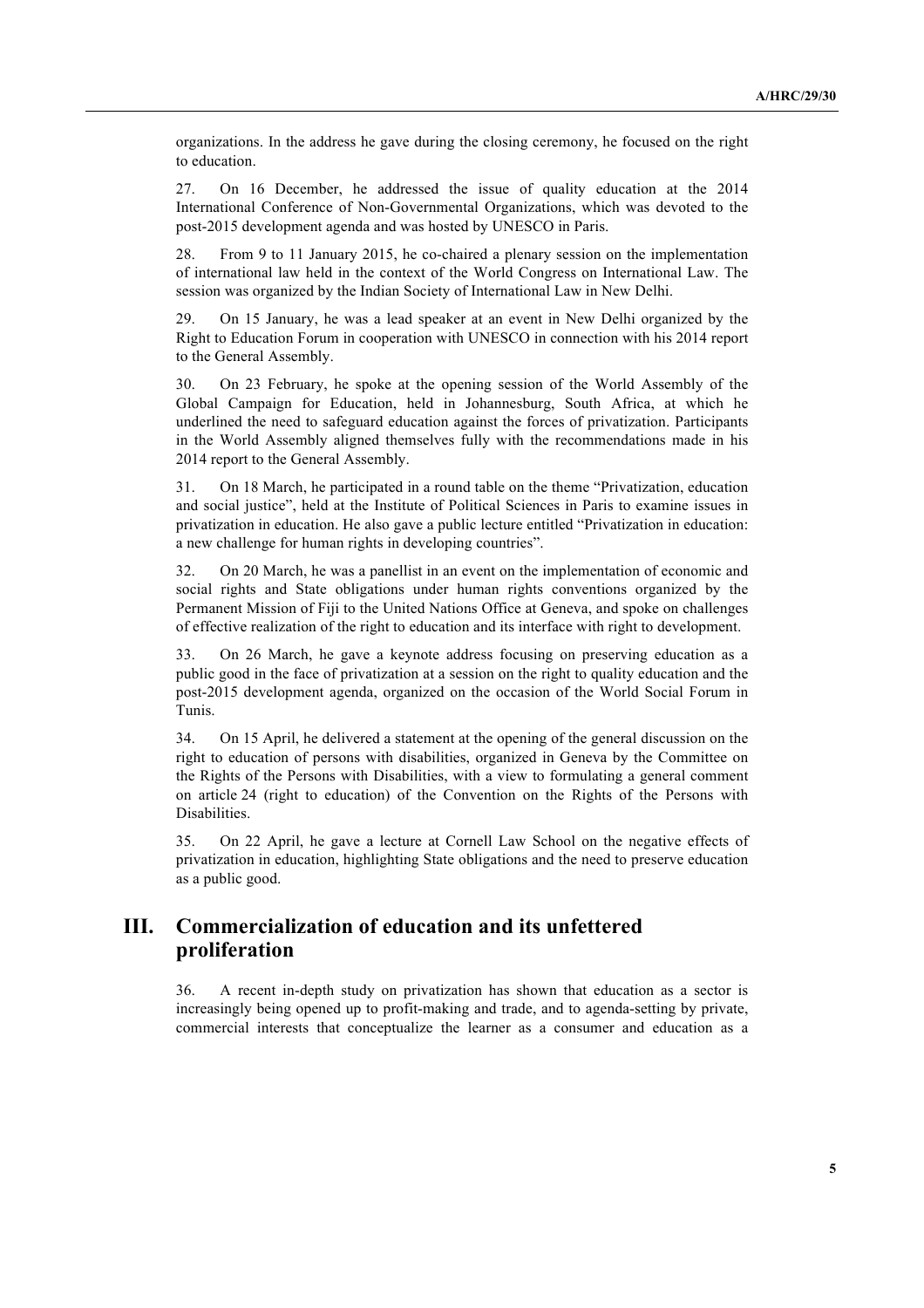consumer good.<sup>1</sup> The reconfiguration of public services within neoliberal globalization has placed education squarely in the headlamps of the private sector<sup>2</sup> and international trade agreements such as the General Agreement on Trade in Services and the Trade in Services Agreement. 3 Low-fee private schools in developing countries are a glaring example of the commercialization of education, characterized as "edu-business".<sup>4</sup> A potentially very large proportion of these schools are unregistered. 5

37. These developments have their genesis in the education sector strategies of the World Bank, which have stressed since the 1980s the key role of the private sector in education and compelled developing countries to initiate significant cuts under structural adjustments to their public services, including education. The most recent World Bank education strategy, the education sector strategy 2020 (released in 2011), gives increased prominence to private-sector engagement in education; as does the Global Partnership for Education. 6

38. Promoting for-profit education, the International Finance Corporation considers laws as financial hurdles and provides guidance to private providers of education to be "very profitable and flourishing enterprises".<sup>7</sup> This is blatantly disrespectful of the human rights obligations of international bodies, including the World Bank, as described in general comment No. 13 (1999) on the right to education of the Committee on Economic, Social and Cultural Rights.

39. The commercialization of education and its unfettered liberalization, open to operators for lucrative purposes or objectives, is contrary to international human rights law. The introduction of private, for-profit education into the national education landscape has a number of serious repercussions.<sup>8</sup> Privatization leads to shrinking public investment. Its negative effects on education must receive foremost consideration in public policies, bearing in mind that education is a social good.

# **IV. Widespread concern with the baleful effects of privatization in education**

40. A number of scholars have critically examined the neoliberal model of schooling, which is characterized by "State withdrawal in favour of privatization" and "market-

<sup>1</sup> Ian Macpherson, Susan Robertson and Geoffrey Walford, eds., *Education, Privatization and Social Justice: Case Studies from Africa, South Asia and South East Asia* (Oxford, Symposium Books Limited, 2014).

<sup>2</sup> See concept note for the Commonwealth Ministerial Working Group on the Post-2015 Development Framework for Education (2013).

See Education International, "Education is not a commodity", 6 May 2015. Available from http://eiie.org/en/news/news\_details/3517.

<sup>4</sup> See Geetha B. Nambissan, "Private schools for the poor: business as usual?", *Economic & Political Weekly*, 13 October 2012, vol. xlvii, No. 41, p. 51.

<sup>&</sup>lt;sup>5</sup> Laura Day Ashley et al., "The role and impact of private schools in developing countries" (United Kingdom of Great Britain and Northern Ireland, Department of International Development, 2014) p. 18.

<sup>6</sup> See www.ncspe.org/publications\_files/OP224.pdf.

<sup>7</sup> See *Education investment guide: a guide for investors in private education in emerging markets* (2010). Available from http://documents.worldbank.org/curated/en/2010/07/18806919/educationinvestment-guide-guide-investors-private-education-emerging-markets.

<sup>&</sup>lt;sup>8</sup> See http://blogs.ft.com/beyond-brics/2014/12/17/for-profit-school-chains-educate-africas-poor/.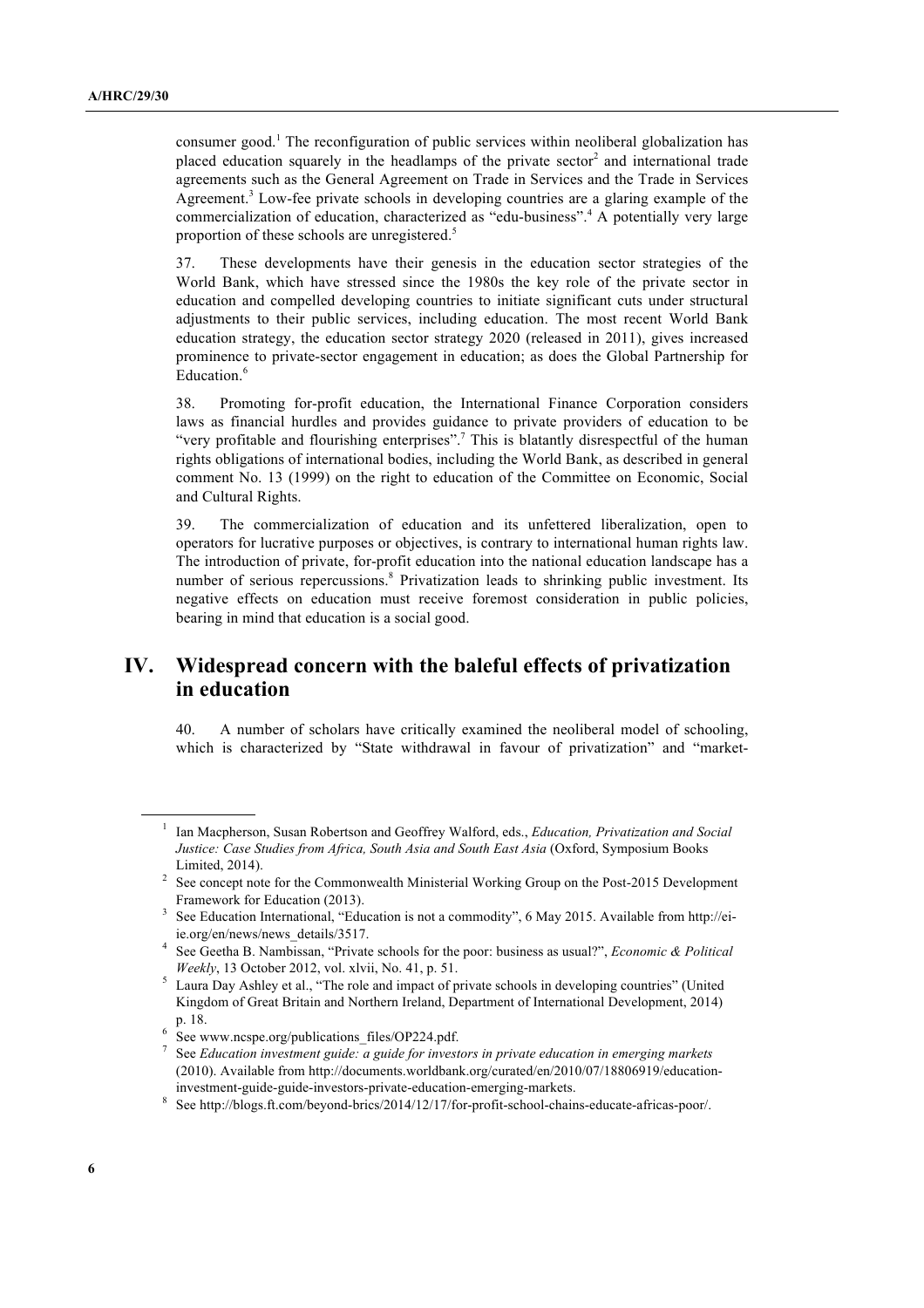anchored conceptions of schooling"  $-$  a departure from decades of the welfare state. $9$  The work of numerous civil society organizations expressing concern about the negative effects of privatization in education must be commended.<sup>10</sup>

41. UNESCO and the International Organization of la Francophonie have expressed concern with sweeping privatization in education reducing education to a commodity: "With diversification in the field of education, the private providers — international or local — are more and more numerous. International consortiums have [become] specialized in 'selling' education. A number of local figures, including many teachers and even educational authorities, are creating schools for profit, turning to rather wealthy families with slogans extolling the quality [of the school] or are turning towards the disadvantaged public with altruistic slogans, which often hide the profit or political character of their endeavours. One can observe, above all, the emergence of a quasi-market phenomenon".<sup>11</sup>

42. Private providers undermine the right to education, both as an entitlement and as empowerment.

#### **A. Privatization and the right to education as an entitlement**

43. Entitlement to education in terms of universal access is an essential prerequisite for the exercise of the right to education. However, privatization breeds exclusion, as those who are disadvantaged are unable to access private schools. This aggravates existing disparities in access to education, further marginalizing the poor. Furthermore, voucher schemes purported to provide economically disadvantaged parents with the means to select a private school in fact promote group differentiation.<sup>12</sup>

44. Often, the criterion for admission to private institutions is not merit or capacity, but rather the ability to pay. This is in contravention of the basic norms set out in the Universal Declaration of Human Rights and the international human rights conventions.

#### **B. Privatization and the right to education as empowerment**

45. Advertising that portrays private schools as providers of better-quality education lures ill-informed students and parents. The phenomenon of low-fee private schools is projected as an affordable means of obtaining quality education. However, there is no evidence that "private schools do anything different to induce more learning than do public

<sup>9</sup> See J. Zajda, ed., *Decentralization and Privatization in Education: the Role of the State* (Dordrecht, Springer, 2006).

<sup>&</sup>lt;sup>10</sup> See report on Privatisation in Education, organized by the Global Initiative for Economic, Social and Cultural Rights, together with the Privatisation in Education Research Initiative on the occasion of the twenty-sixth session of the Human Rights Council, June 2014; www.eiie.org/en/news/news\_details/3306; interventions at the Global Campaign for Education World Assembly, Johannesburg, 23–27 February 2015; www.opensocietyfoundations.org/events/un-specialrapporteur-kishore-singh-privatization-education; http://globalinitiative-escr.org/advocates-from-91 countries-call-on-governments-to-stop-education-profiteers/.

<sup>&</sup>lt;sup>11</sup> "La régulation du système éducatif: une obligation pour atteindre l'équité et améliorer la qualité", paper prepared by the International Institute for Educational Planning of UNESCO, the International Organization of la Francophonie, Wallonie Bruxelles, 2014, p. 7.

<sup>&</sup>lt;sup>12</sup> Ian Macpherson, "Interrogating the private-school 'promise' of low-fee private schools" in *Education, Privatization and Social Justice: Case Studies from Africa, South Asia and South East Asia*, Ian Macpherson, Susan Robertson and Geoffey Walford, eds. (Oxford., Symposium Books, 2014), p. 21.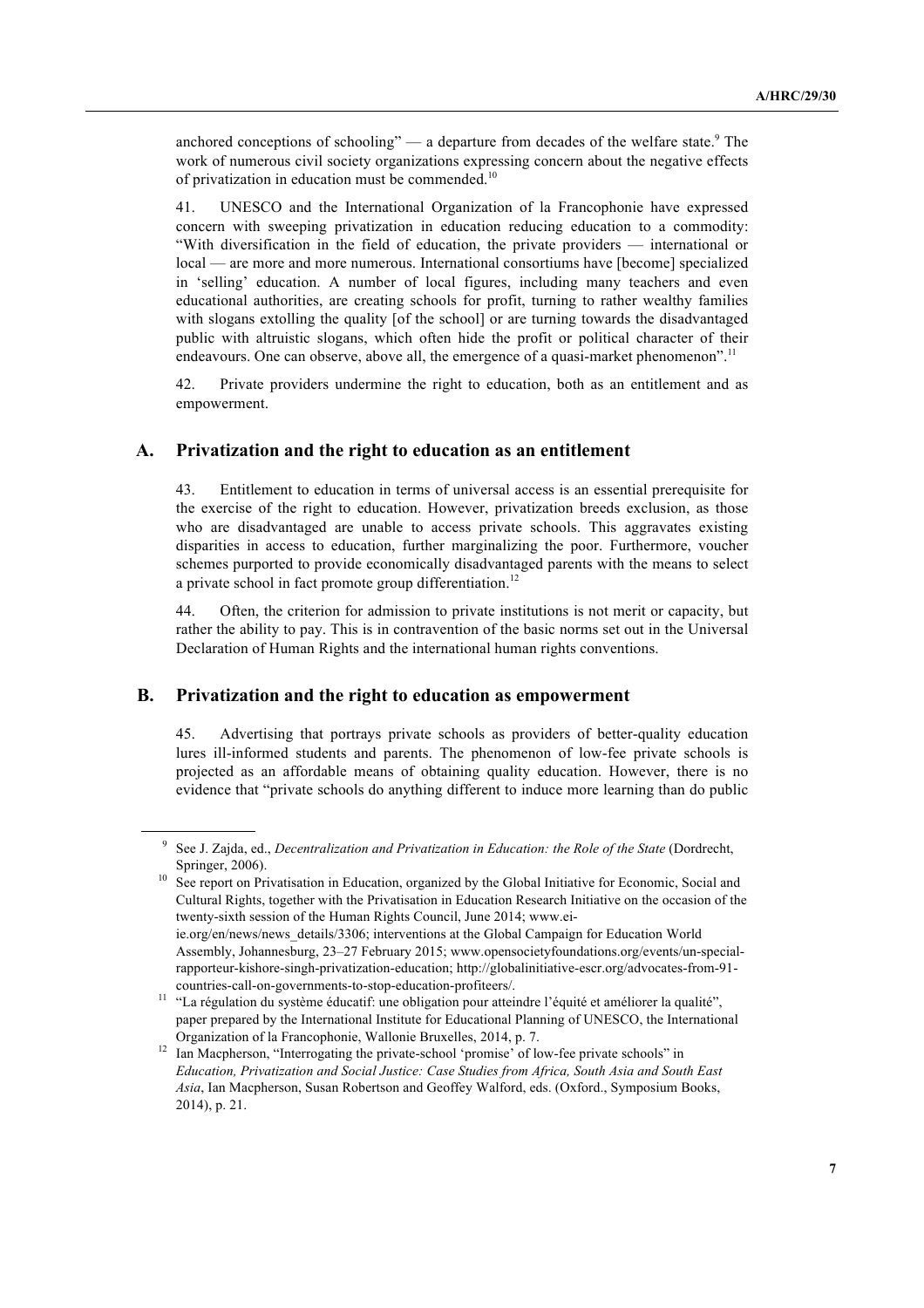schools ... many private schools do worse than public schools".<sup>13</sup> Quality is also compromised by the high prevalence of underqualified teachers or instructors employed, on a temporary basis, in private schools run by small and large enterprises. This is in direct contravention with the UNESCO-International Labour Organization recommendation on status of teachers, which lays down a normative framework for the teaching profession and applies to teachers of both public and private schools.

46. According to the Organization for Economic Cooperation and Development (OECD), "public schools with comparable student populations offer the same advantages" as private schools.<sup>14</sup> These schools take credit for academic success, yet having educated wealthy parents is the most determining factor in such success.<sup>15</sup> Generally, private schools are chosen owing to the lack or poor quality of public schools.

# **V. International legal framework for the right to education**

47. The State is primarily responsible for respecting, fulfilling and protecting the right to education. The liberty of parents and guardians to ensure the religious and moral education of their children in conformity with their own convictions and the liberty of individuals and bodies to establish and direct educational institutions provided for in article 13 (3) and (4) of the International Covenant on Economic, Social and Cultural Rights is not unfettered. Such freedom in education is subject to compliance with minimum standards in education, to which all private educational institutions are required to conform.<sup>16</sup> The failure to ensure that private educational institutions conform to the minimum educational standards required in articles 13 (3) and (4) constitutes a violation of the right to education.<sup>17</sup>

48. The UNESCO Convention against Discrimination in Education contains similar provisions. It provides that the objective of the establishment or maintenance of private educational institutions should not be to secure the exclusion of any group, but "to provide educational facilities in addition to those provided by the public authorities" and that "the education provided conforms with such standards as may be laid down or approved by the competent authorities, in particular for education of the same level".

49. Education is not a privilege of the rich and well-to-do, it is an inalienable right of every person. The State is both guarantor and regulator of education. The provision of basic education, free of cost, is not only a core obligation of States, it is also a moral imperative.

50. The Special Rapporteur considers it essential, when looking at privatization in education, to bear in mind State obligations in respect of the right to education: States must ensure promote, respect and fulfil the right to education.<sup>18</sup>

51. State responsibility for providing basic education free of charge is established in human rights law. According to the interpretation of the Committee on Economic, Social and Cultural Rights, under article 13 of the Covenant, States are regarded as having

<sup>13</sup> See Zajda, *Decentralization and Privatization*, pp. 9 and 10.

<sup>&</sup>lt;sup>14</sup> OECD, "Private schools: Who benefits?", in *PISA in Focus 7*. Available from www.oecd.org/pisa/pisaproducts/pisainfocus/48482894.pdf.

<sup>&</sup>lt;sup>15</sup> Available from www.statcan.gc.ca/daily-quotidien/150331/dq150331d-eng.htm. See also Global Monitoring Report p. 216.

<sup>&</sup>lt;sup>16</sup> Committee on Economic, Social and Cultural Rights, general comment No. 13 (1999) on the right to education, para. 54. 17 Ibid., para. 59. 18 The obligation to facilitate and an obligation to provide  $18$  The obligation to fulfil incorporates both an obligation to facilitate and an obligation to provide

<sup>(</sup>Committee on Economic, Social and Cultural Rights, general comment No. 13, paras. 46 and 47).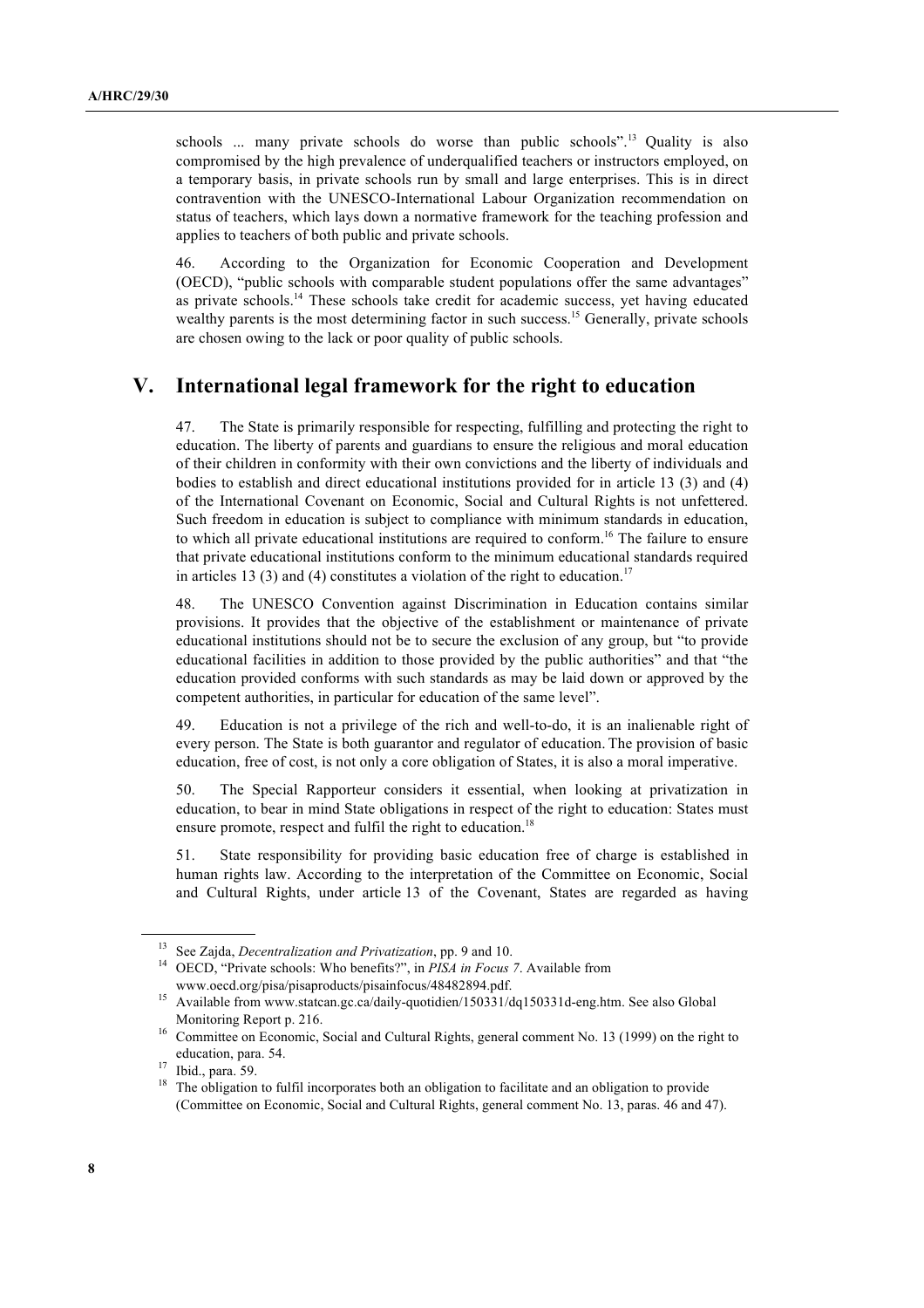principal responsibility for the direct provision of education in most circumstances; States parties to the Covenant recommend, for example, that the "development of a system of schools at all levels shall be actively pursued".<sup>19</sup> States have an "unequivocal obligation" to provide primary education free of charge to all, with a detailed plan of action to progressively improve provision, under article 14 of the Covenant.<sup>20</sup> The Committee has stressed that, under article 13, States are regarded as having principal responsibility for the direct provision of education in most circumstances.<sup>21</sup>

52. According to a report by the United Nations Children's Fund (UNICEF), "only the State … can pull together all the components into a coherent but flexible education system".<sup>22</sup> Any State in which a significant number of individuals are deprived of the most basic form of education is, prima facie, failing to discharge its obligations under the Covenant. If the Covenant were to be read in such a way as not to establish such a minimum core obligation, it would be largely deprived of its raison d'être.<sup>23</sup>

53. It is an established principle of human rights law that the State remains responsible for its obligations, even when they are privatized. The European Court of Human Rights has held that, under the European Convention on Human Rights, a State cannot absolve itself from responsibility by delegating its obligations to private school bodies. $24$  This position is reinforced by the Guiding Principles on Business and Human Rights, which emphasize that when States delegate their responsibilities to businesses, they remain responsible for ensuring that their human rights obligations are being met by those companies.

54. The State remains primarily responsible for education on account of international legal obligations and cannot divest itself of its core public service functions. As the Supreme Court of the United States of America stated in the historic judgement in *Brown v. Board of Education* (1954), "providing public schools ranks at the very apex of the function of a State" and "education is perhaps the most important function of State and local governments".<sup>25</sup>

55. Yet, instead of controlling the growth of privatized, for-profit education, Governments often support private providers through subsidies and tax incentives, thus divesting themselves of their primary public function. As a result, rather than supplementing government efforts, private providers are supplanting public education and commercializing education in the process.

# **VI. Negative impacts of privatization on fundamental principles and norms underpinning the right to education**

56. Privatization of education, where it has a negative impact, violates many of the legal and moral norms upon which the right to education is established.

<sup>&</sup>lt;sup>19</sup> Ibid., para. 48 citing art. 13 (2) (e).

<sup>&</sup>lt;sup>20</sup> Committee on Economic, Social and Cultural Rights, general comment No. 13, para. 9.

 $21$  Ibid., para. 48.

<sup>22</sup> UNICEF, *The State of the World's Children — Education* (New York, 1999), p. 63.

<sup>&</sup>lt;sup>23</sup> See Committee on Economic, Social and Cultural Rights, general comment No. 3 (1990) on the nature of State parties' obligations, para. 10.

<sup>&</sup>lt;sup>24</sup> *Costello-Roberts v. the United Kingdom*, judgement of 25 March 1993, paras. 27 and 28.

<sup>25</sup> *Wisconsin v. Yoder*, 406 U.S.205, 92 S. Ct. 1526, 32 L.Ed.2d 15 (1972), as cited "Students Rights", in *Education Law*, Charles J. Russo and Ralph D. Mawdsley, eds., Education Series (New York, Law Journal Press, 2002).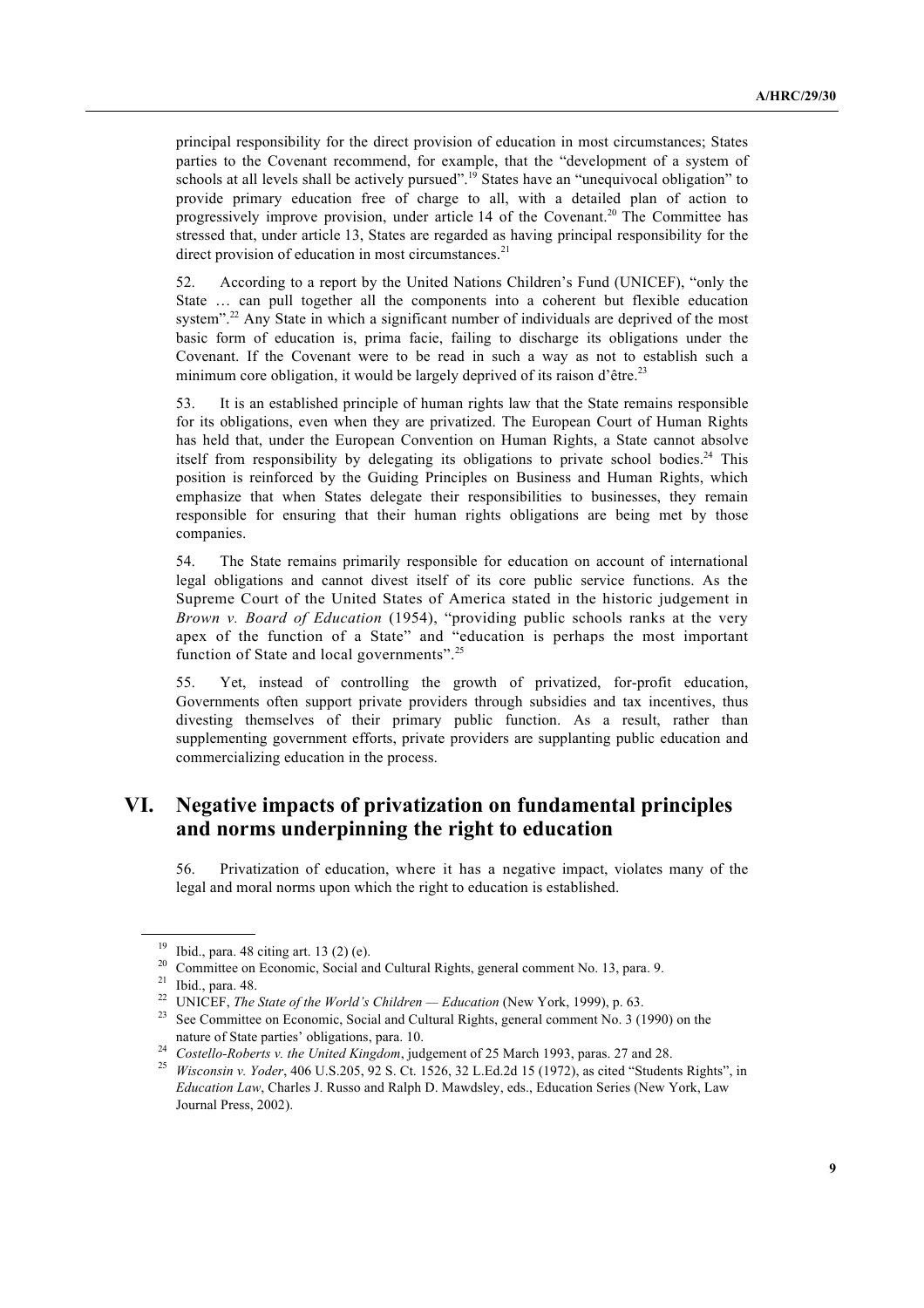#### **A. Non-discrimination**

57. Discrimination based on race, colour, sex, language, religion, political or other opinion, national or social origin, property, birth or other status is prohibited in international human rights conventions, including the International Covenant on Economic, Social and Cultural Rights (art. 2 (2)). Private providers do not respect the prohibited grounds of discrimination and violate fundamental principles of non-discrimination in human rights law: social origin, economic condition, birth or property are the preponderant factors in allowing access to private schools. It is the obligation of States to ensure the right to education without discrimination or exclusion. Privatization in education also has repercussions on girls' right to education, as families prioritize the education of boys over girls. Any scheme of "vouchers purported to provide economically disadvantaged parents the means to select a private school in fact promotes group differentiation".<sup>26</sup>

#### **B. Equality of opportunity in education**

58. Privatization widens disparities in access to education. Private providers disregard the fundamental principle of equality of opportunity in education common to almost all international human rights treaties (A/HRC/17/29 and Corr.1). Inequalities in opportunities for education will be exacerbated by the growth of unregulated private providers of education, with economic condition, wealth or property becoming the most important criterion in access to education.

59. States have obligations to ensure that the liberty of providing education set out in article 13 (4) of the International Covenant on Economic, Social and Cultural Rights does not lead to extreme disparities of educational opportunity for some groups in society.<sup>27</sup> Pursuant to Human Rights Council resolution 17/3, they should give full effect to the right to education by, inter alia, promoting equality of opportunity in education in accordance with their human rights obligations.

### **C. Social justice and equity**

60. Education is instrumental in "promoting development, social justice and other human rights".<sup>28</sup> Privatization stymies the principle of social justice, which is at the core of the global mission of the United Nations to promote development and human dignity. Lowfee private schools "not only constrain social justice in education, favouring access for some over others, but also social justice through education" as their raison d'être is "monetizing access" to education. This aggravates inequality through the structural exclusion of certain groups, entrenching a neoliberal vision of society**.** 29

61. In the outcome document of the United Nations Conference on Sustainable Development, entitled "The future we want" (General Assembly resolution 66/288, annex), the General Assembly underlined the importance of the right to quality education and expressed the resolve of the international community to work for a world that is just,

<sup>&</sup>lt;sup>26</sup> Macpherson, "Interrogating the private-school 'promise'", p. 21.<br><sup>27</sup> See Committee on Economic, Social and Cultural Rights, general comment No. 13 on the right to education, para. 30.

<sup>28</sup> See Transparency International, *Global Corruption Report: Education* (Abingdon, Oxon, Routledge, 2013). See also Jacques Hallak and Muriel Poisson, "Corrupt schools, corrupt universities: what can be done?" (International Institute for Educational Planning, UNESCO Publishing, 2007).

<sup>&</sup>lt;sup>29</sup> Macpherson, "Interrogating the private-school 'promise'", p. 296.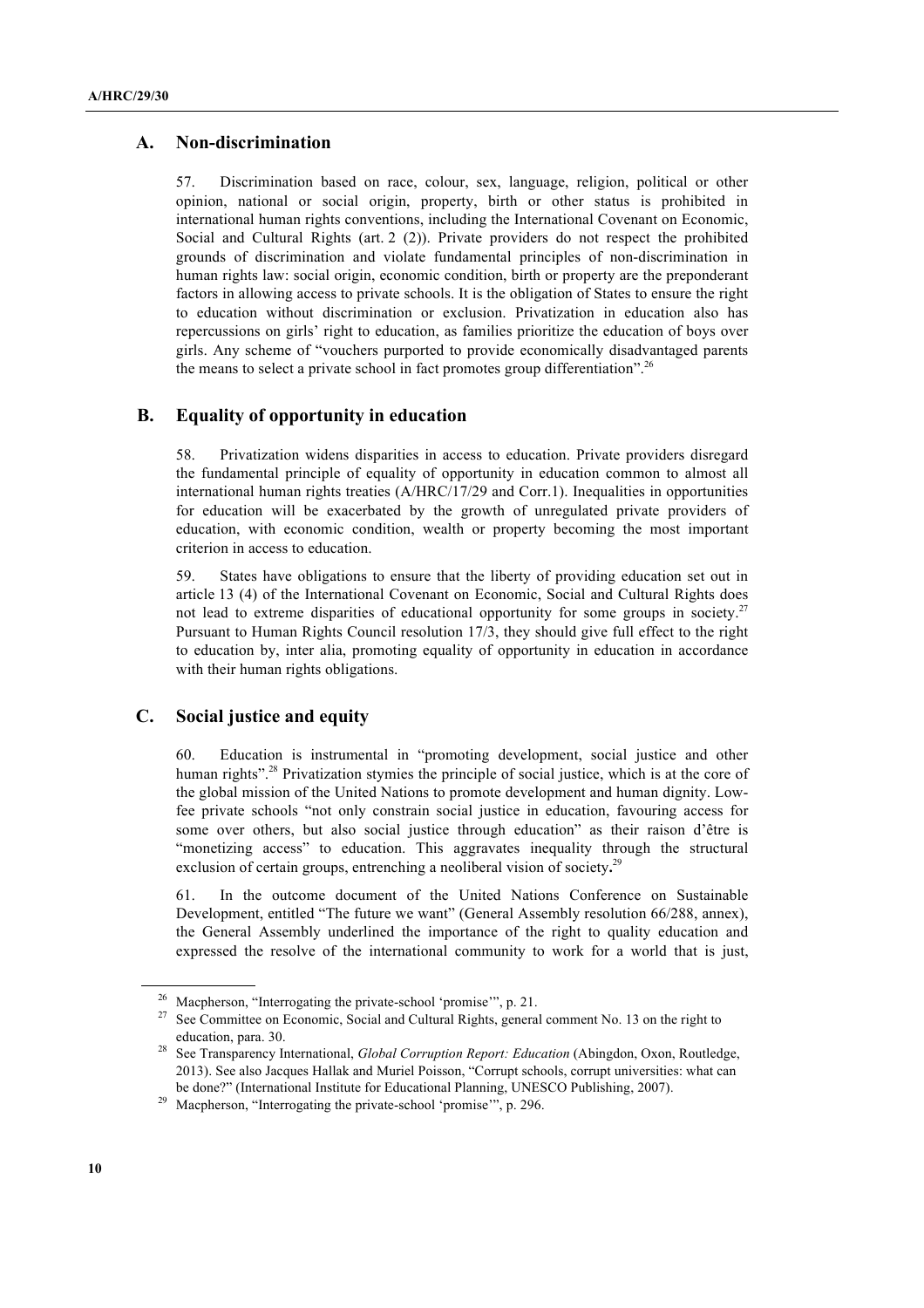equitable and inclusive. The Special Rapporteur finds it difficult to reconcile this vision with the social implications of privatizing education. Unless social policy becomes transformative in a spirit of (re)distributive justice, progress towards development goals is at risk and violent conflict may result.<sup>30</sup>

#### **D. Preserving and strengthening education as a public good**

62. Privatization adversely affects education as it "recast[s] education not as a public or societal good grounded in democratic principles of justice and equal opportunity but as an individual, atomized and personalized private good".<sup>31</sup> Private, for-profit schools disregard basic norms and standards and undermine education as a societal good.

63. The Special Rapporteur has consistently underlined the importance of preserving education as a public good, while promoting the view that the State is the custodian of quality education as a public good. Understanding the multifaceted role of the State in education is a precondition for critically analysing educational institutions and their responsibility for preserving and strengthening education as a public good.<sup>32</sup>

64. Safeguarding education as a public good should be an overriding concern in considering recommendations and analyses presented in the report of the Intergovernmental Committee of Experts on Sustainable Development Financing submitted to the General Assembly at its sixty-ninth session (A/69/315).

# **VII. Differentiated public policy responses towards non-State providers of education**

65. Alternative schools for linguistic, cultural or religious reasons in line with article 13 of the International Covenant on Economic, Social and Cultural Rights have a recognized place in education systems and are important in maintaining diversity and protecting minorities within countries.

66. There are other important avenues for meeting demands in education while a State pursues the progressive realization of the right to education. Not-for-profit, NGO, community and religious schools all have different motivations, dynamics and outcomes. Governments can, as in Brazil, categorize various non-State providers in education. In Spain, contractual arrangements<sup>33</sup> between a region and a private school establish mutual rights and obligations. Public support to such educational establishments must, as provided in the Constitution of Cabo Verde, for example, be subject to pursuing the public interest.

67. Public policies can help communities and NGOs to establish schools. Community schools can play a meaningful complementary role in the realization of the right to education. Such schools may be sources of innovation, leading to new teaching methods, curricula or school management practices that can improve the public system. As in the

<sup>&</sup>lt;sup>30</sup> Esuna Dugarova and Tom Lavers, "Social inclusion and the post-2015 sustainable development agenda", paper prepared for UNITAR briefing for delegates on the post-2015 development agenda and social inclusion (United Nations Research Institute for Social Development, April 2014), pp. 2 and 3.

<sup>&</sup>lt;sup>31</sup> Macpherson, "Interrogating the private-school 'promise'", p. 295.

<sup>32</sup> See Zajda, *Decentralization and Privatization*, introduction.

Spain, Organic Law 8/2013 for the improvement of quality of education.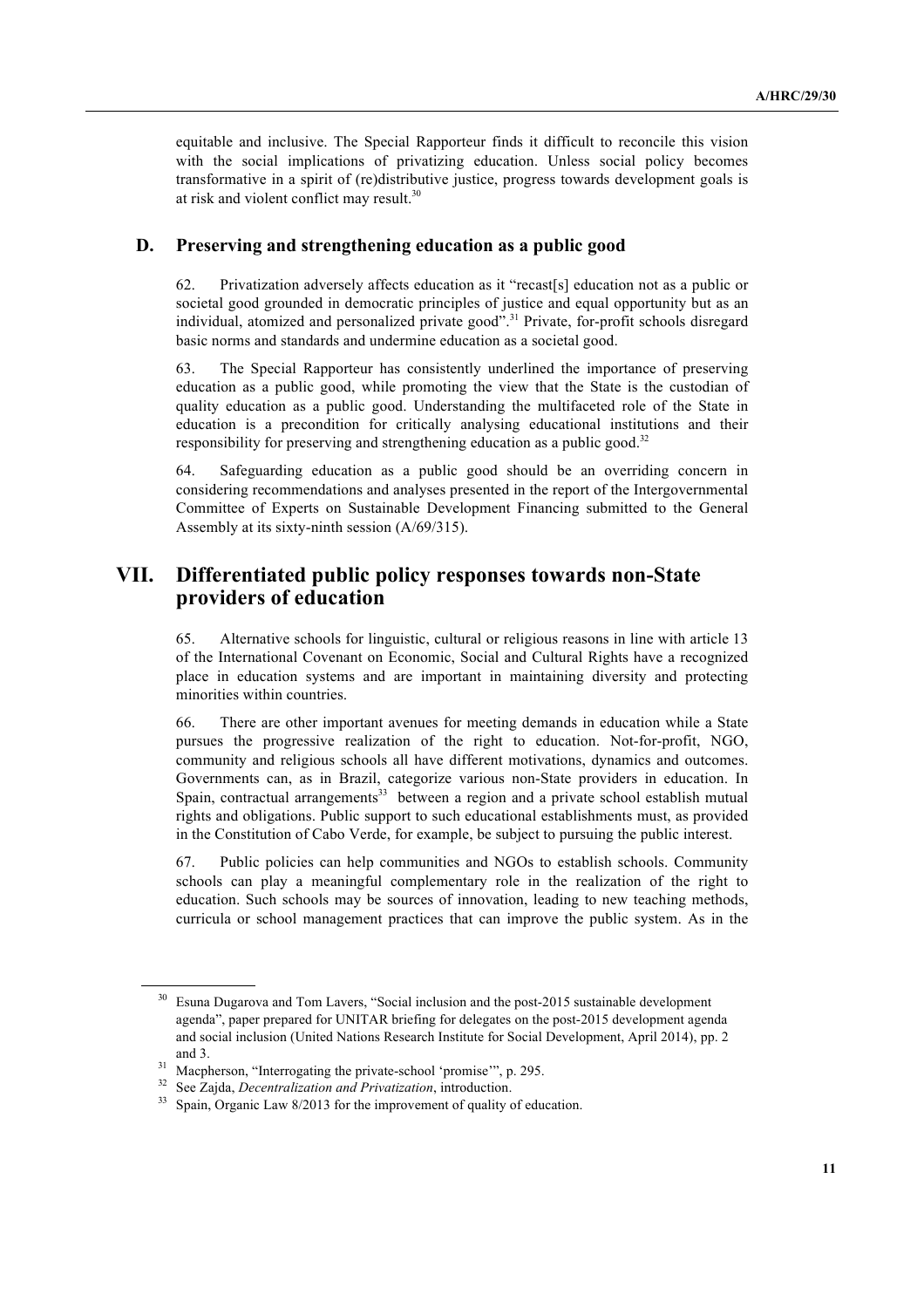case of the Bodh Shiksha community schools in India, $34$  they can also be integrated into public schools. Ensuring quality in education is important in efforts to ensure "socialized" education, as in Viet Nam, where efforts are made to increase financial and other forms of support to schools in the community. Collaborations looking to pursue the social interest in education can lead to public education systems being reinforced.<sup>35</sup>

68. Moreover, educational establishments set up for philanthropic purposes, which are not profit-driven but promote education as a societal good, are valuable for generating social support for education. Public policies can promote the foundation of public utilities devoted to the cause of education. Corporate social responsibility can support education development and must be fully harnessed. All those valuing education as a public good and a social cause as opposed to for-profit schools can be encouraged by an enabling environment and good governance for developing education, in such innovative ways as special trust funds created for the purpose of maximizing national investment in education.

## **VIII. Private providers and national legislation**

69. States remain primarily responsible for protecting the right to education. Many countries have national legislation with provisions applicable to non-State providers of education. In most cases, it is broadly conceived, covering freedom for religious and moral education in accordance with article 13 (3) and (4) of the International Covenant on Economic, Social and Cultural Rights and other international human rights conventions. Except in a few cases, such provisions do not cover privatization in all its manifestations and do not adequately address issues specifically related to the commercialization of education. Laws on private providers exist in only a few countries.

70. With little or no effective control, the negative effects of privatization on the right to education in several countries can already be seen. For example, a phenomenal increase in low-cost private schools in Pakistan, which now enrol over 40 per cent of all students, has exacerbated inequities at all school levels, thereby heightening instabilities and violence in conflict-affected provinces.<sup>36</sup> In Nepal, private providers, who can register as companies and sell education services, continue to flout government guidelines.<sup>37</sup> The growth of feepaying, for-profit schools in Morocco is creating a system that privileges those with means, with the risk of developing a two-speed education system.<sup>38</sup> In South Africa, where private schools have become increasingly popular among the middle classes, $39$  the national human

See Coalition for Community Schools, "Community Schools: Partnerships for Excellence". Available from www.communityschools.org/assets/1/Page/partnershipsforexcellence.pdf. See also www.bodh.org/stakeholder-development.php.

<sup>35</sup> See Ta Van Tuan and Duong Thi Viet An, *Socialization Policy and Access of the Rural Poor to Education in Vietnam*. Available from www.periglobal.org/role-state/document/socialization-policyand-access-rural-poor-education-vietnam.

<sup>36</sup> See Irfan Muzaffar, Campaign for Quality Education in Pakistan, "World Bank funded private schools in Pakistan undermining equity?", 2 December 2013. 37 See Chandra Sharma Poudyal, "Nepali private schools and tolerated illegality", *Setopati*. Available

from http://setopati.net/opinion/1792/. See also the parallel report submitted for the universal periodic review of Nepal by National Campaign for Education-Nepal, the Global Initiative for Economic, Social and Cultural Rights, the Sciences Po law school Clinic, and partners. Available from http://bit.ly/1Gke0dn.<br><sup>38</sup> See Global Initiative for Economic, Social and Cultural Rights: Morocco, "Privatisation in education

in Morocco and the right to education: summary factsheet". Available from http://goo.gl/MTGua8.

<sup>39</sup> See www.news24.com/SouthAfrica/News/Curro-race-row-sparks-probe-at-private-schools-20150203.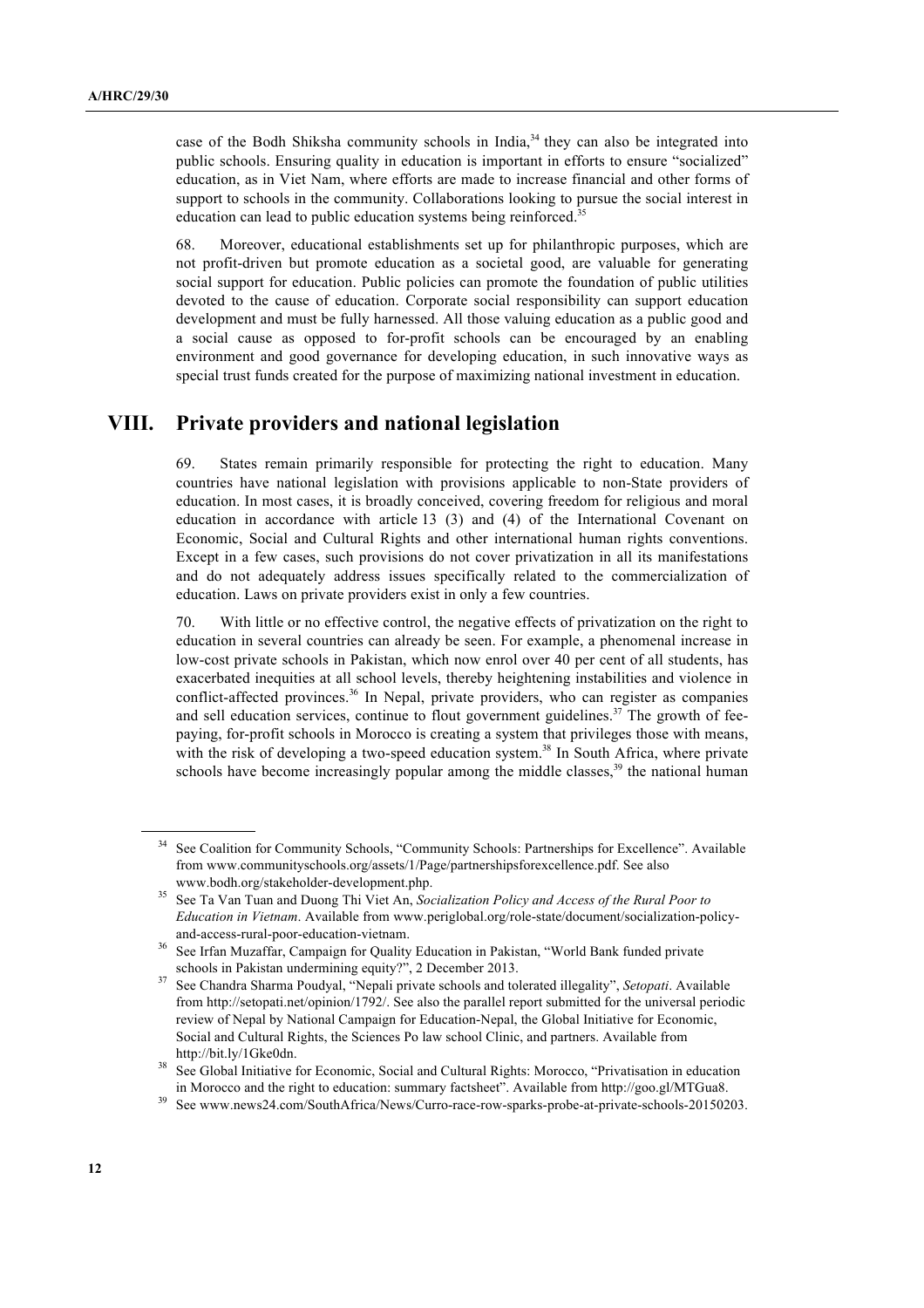rights commission recently launched investigations into the for-profit Curro Foundation School.<sup>40</sup>

71. Omega International, a chain of for-profit, low-fee private schools run according to a business model<sup>41</sup> in Ghana, requires fees representing up to 40 per cent of poor households' income<sup>42</sup> and makes a mockery of education by not following the national curriculum<sup>43</sup> and by employing unqualified instructors.<sup>44</sup> The Special Rapporteur notes that providing tax relief or subsidies to private schools, rather than establishing good-quality public ones, violates the Constitution of Ghana, which provides that every person shall have the right, at his own expense, to establish and maintain a private school or schools.

72. Like Ghana, Kenya and Uganda too are allowing education to be commercialized and are encouraging for-profit schools, such as the Bridge International Academies. This violates these States' international legal obligations to provide free basic education for all. It also contravenes the Children Act 2001 of Kenya (reinforced by the Basic Education Act 2013), by which every child is entitled to free basic education and the Government is responsible for providing such education.

73. Chile has embarked on a transformative, regulatory approach to undoing the devastating impact of 30 years of market-based policies in education, which have led to high levels of school segregation and stratification.<sup>45</sup> The Special Rapporteur hopes the current reforms will dismantle the underlying neoliberal economic policies and restore education as a public service through new, socially just and equity-focused legislation.<sup>46</sup> He also hopes that the negative consequences of privatization in Chile will dissuade countries such as Peru from following that path. Nearly 25 per cent of Peruvian schools are private and, rather than protecting the public interest in education, Peru has issued legislative decree No. 882, which leaves it to the national consumer protection agency to regulate private schools.

74. In Sweden, the Government launched a major review to abolish the motivation of profit for providing education after falling in the Programme for International Student Assessment league tables and intends to bring in legislation by 2016 that would force private companies to reinvest all profits back into their schools. "The Swedish free school experiment shows that allowing for-profit providers into the school market has not led to increased performance and improved schools, but instead permitted another vested interest into education". 47

<sup>40</sup> See http://pod702.co.za/Eyewitnessnews/docs/150519GDECurroReport.pdf.

<sup>&</sup>lt;sup>41</sup> See www.periglobal.org/subject/for-profit-schools.<br><sup>42</sup> See Gurtia Rain "Omage Schools Franchise in Cha

See Curtis Reip, "Omega Schools Franchise in Ghana: "affordable" private education for the poor or for-profiteering?" in *Education, Privatization and Social Justice: Case Studies from Africa, South Asia and South East Asia*, Macpherson et al., eds., pp. 259–278.

See http://globalinitiative-escr.org/wp-content/uploads/2014/08/260814-Education-Privatization-in-Ghana-CRC-pre-session-report\_FINAL.pdf.

 $^{44}$  See ibid.

See "Decommodifying Education in Chile", 2014. Available from www.educationincrisis.net/blog/item/1122-decommodifying-education-in-chile?-bachelets-reformsin-the-face-of-persistent-educational-inequalities.

<sup>46</sup> See "Sweeping reforms set to end for-profit education in Chile", 20 May 2014. Available from http://theconversation.com/sweeping-reforms-set-to-end-for-profit-education-in-chile-26406.

<sup>47</sup> See Richard Vaughan, "No return for Sweden's free schools", *TES Magazine*, 24 October 2014. Available from https://www.tes.co.uk/article.aspx?storyCode=6447747.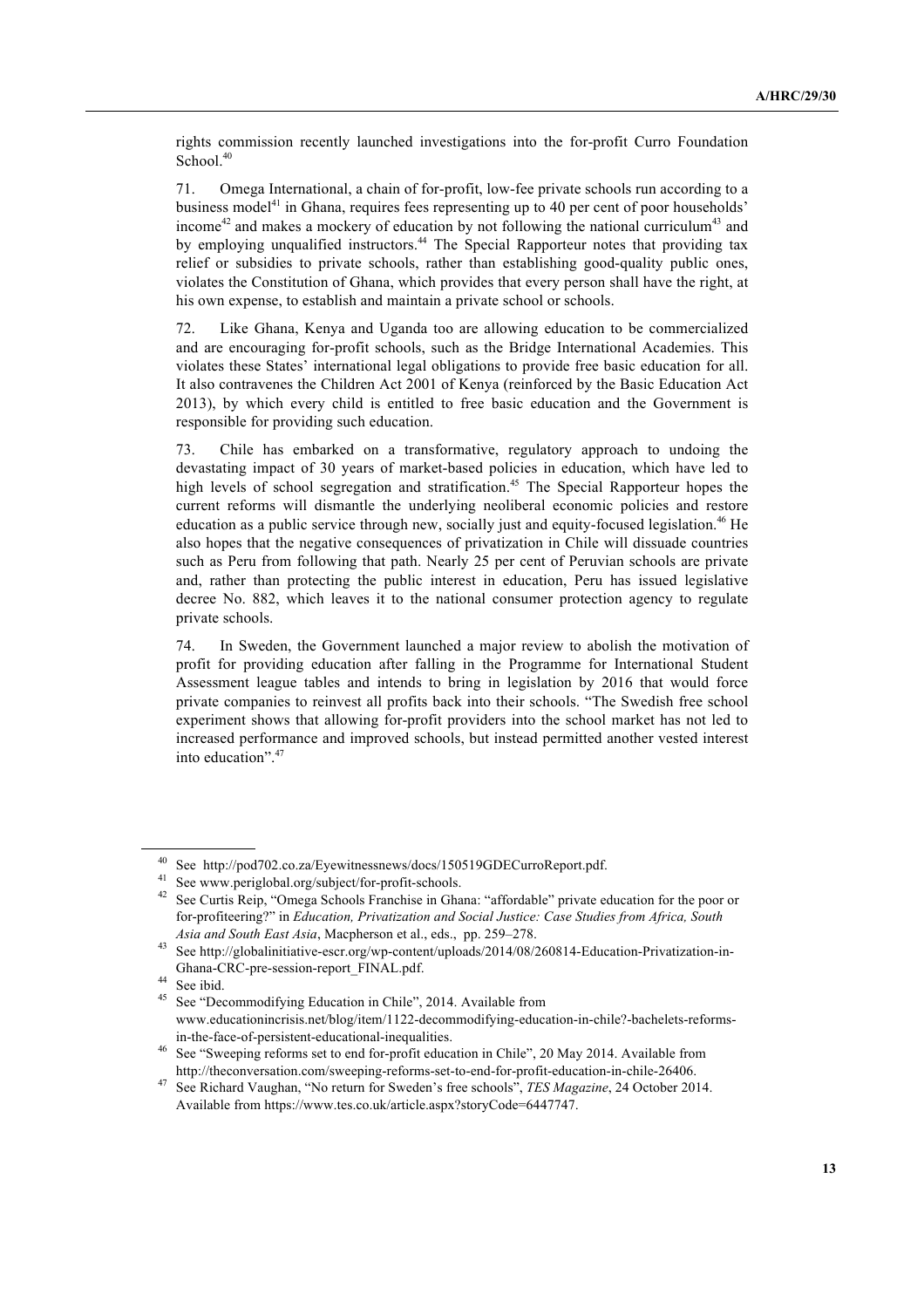75. As has been done in law in some countries, 48 conditions under which private schools can operate must be fixed by the State. In the Netherlands, for-profit, privately funded schools, rather than private schools established for a specific religion, philosophy or educational ethos, must meet the conditions laid down and obtain approval from the education inspectorate if they wish to provide education to students of compulsory school age.

#### **A. Education as a public good**

76. The concept of education as a public good can wield greater force when enshrined in the national legal system. National legislation in several countries embodies this concept, and must become more common. For example, the Constitution of Ecuador, which ushered in a new human rights-based model for the State (see A/HRC/WG.6/13/ECU/1, para. 4), establishes that education shall respond to the public interest and will not be subservient to individual or corporate interests.

77. Similarly, the Act on National Education of 2006 in Argentina provides that education and knowledge are public goods guaranteed by the State and that private management will be based on objective criteria of social justice. The law in the Dominican Republic stipulates that the State must primarily promote education as a "common good".<sup>49</sup> In some countries, private education is required to be a service of "public utility",  $50$  which thus forbids for-profit education. The concept of education as a social good is also reflected in the Constitution of Brazil.

#### **B. Abolishing for-profit education**

78. For-profit education is contrary to the concept of education as a public good, and the Special Rapporteur would like to mention national legislation in several countries that outlaws for-profit schools. For example, the Education Act of the Bahamas<sup>51</sup> establishes that "the school shall not be established or maintained for the private profit of any person or persons". In Qatar, private schools are required to be authorized by the Supreme Education Council and "shall not be profit-oriented". <sup>52</sup> The Education Law of China provides that "educational activities must conform with the public interest of the State and society"53 and that "no organization or individual may operate a school or any other type of educational institution for profit". <sup>54</sup> National legislation and policies in Finland give paramount importance to education as a public function of the State and as a public good. The law in Finland states that "basic education may not be provided in pursuit of financial gain".<sup>55</sup>

<sup>48</sup> For example, Law No. 2004/022 (2004) of Cameroon (art. 5); the Angolan Education Law of 31 December 2001; Law No. 1/19 of Burundi (art. 4).

Organic Law of Education No. 66 of 1997 (art. 7).

<sup>50</sup> Constitution of Gabon (as revised in 2011) (art. 1, para. 19); the Framework Law No. 14/004 (2014) of the Democratic Republic of the Congo (art. 137); and Law No. 2004/022 (2004) of Cameroon (art. 2).

<sup>51</sup> See http://laws.bahamas.gov.bs/cms/images/LEGISLATION/PRINCIPAL/1962/1962- 0015/EducationAct\_1.pdf.

<sup>&</sup>lt;sup>52</sup> Law No. 11 pertaining to independent schools (2006) (art. 2).

See www.chinaeducenter.com/en/edulaw/law1.php.

<sup>&</sup>lt;sup>54</sup> See www.chinaeducenter.com/en/edulaw/law3.php.<br> $\frac{55}{25}$  Section 3. 6th point February 4.4 (29/1009.5).

Section 7 of the Basic Education Act 628/1998. See www.finlex.fi/en/laki/kaannokset/1998/en19980628.pdf.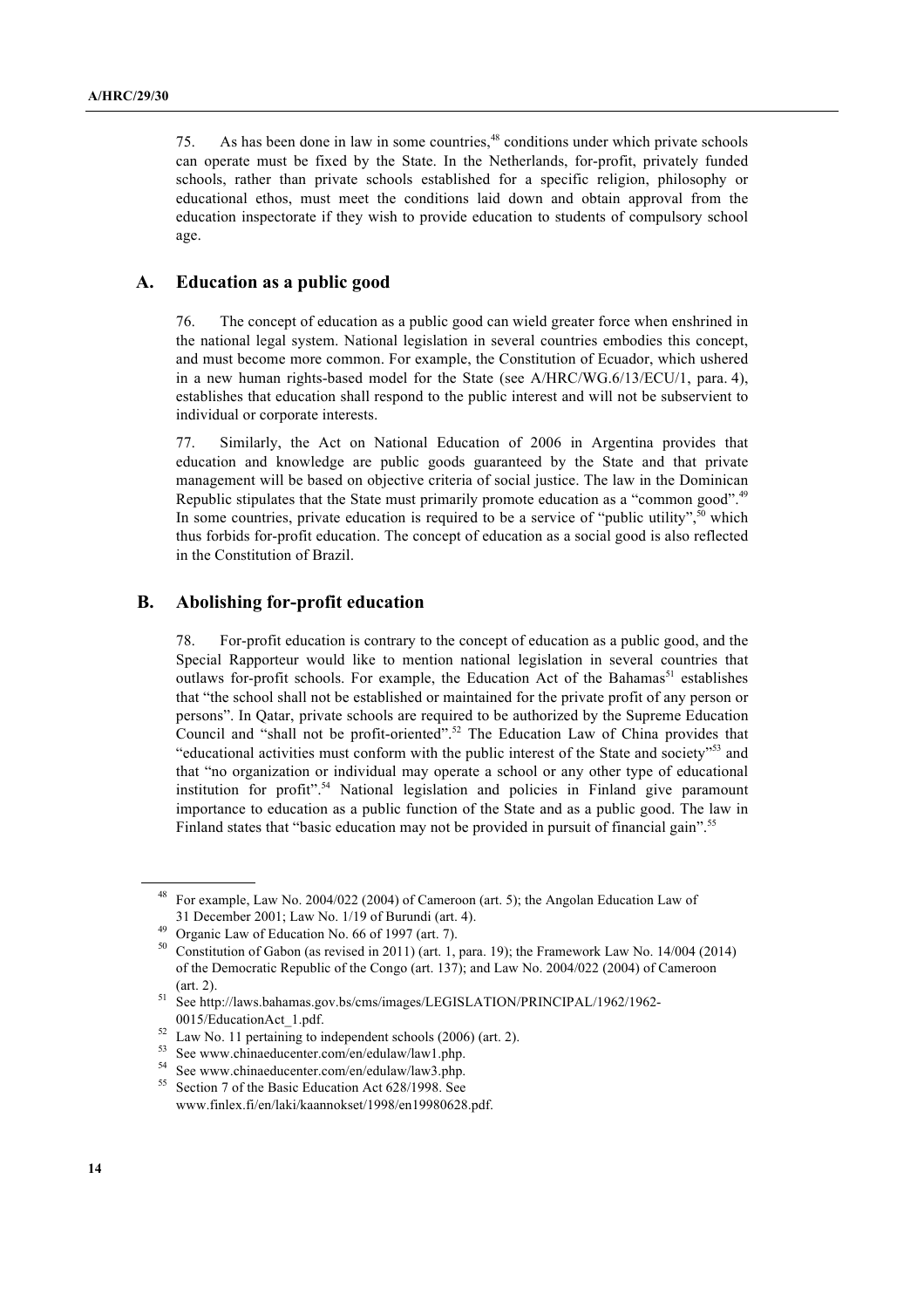79. For-profit education is illegal in some countries where the provision of basic education is a constitutional obligation, as in Brazil and South Africa. The Special Rapporteur would like to commend all those countries where for-profit education is forbidden and to appeal to all countries to abolish for-profit education. He considers that it is crucial to generalize this abolition in legislation and public policies, and to establish effective oversight mechanisms.

#### **C. Regulating school fees**

80. As many private providers seek to maximize the profits from education, rules and regulations to control school fees must be imposed. Otherwise, the economic accessibility of education for specific groups of the population is endangered.<sup>56</sup> Public authorities can establish maximum permissible fees to be charged by private providers, with a ban on raising those fees without prior approval. The Guidelines for Private Schools in Bhutan, for instance, require private schools to set and declare yearly lump-sum school fees for a student for one academic year. In Cameroon, the fees in private schools are fixed by the State under a contract, in consultation with providers of education.<sup>57</sup>

#### **D. Minimum standards and human rights values**

81. The commercialization of education necessarily involves the pursuit of material values to the detriment of the humanist mission of education. Private schools propagate a commercial value system and establish a learning system devoid of cultural diversity, as they cater to particular social strata. The "cultural-valuational currency" they breed is derogatory to the "moral worth" of the very poor.<sup>58</sup> Privatization eclipses a holistic approach to education: learning to know, learning to do, learning to live together and learning to be. $59$ 

82. The humanistic mission of education can be strengthened and supported through laws and policies. State policy in the sphere of education should be based on the humanistic nature of education, giving primacy to common human values and the public character of education, as is done in France and Greece, among other countries.

#### **E. Some exemplary regulatory systems**

83. In developing regulatory frameworks, States can draw upon existing regulatory systems and approaches. Algeria, for example, is noteworthy for controlling private educational establishments; such establishments are subject to prior authorization by the Minister of Education and the conditions of their creation and opening are controlled by strict rules. They are required to follow official programmes and bear civil responsibility towards students and the educational personnel employed. At the time of establishment, and each year thereafter, they must declare their sources of financing, including gifts and legacies, and cannot receive any financing grant or donations from national or foreign

<sup>56</sup> See Fons Coomans and Antenor Hallo de Wolf, "Privatization of Education and the Right to Education", in *Privatisation and Human Rights in the Age of Globalisation*, Koen De Feyter and Felipe Gómez Isa, eds. (Antwerp – Oxford, Intersentia, 2005), pp. 239–240 .

<sup>57</sup> Law No. 2004/022 (2004) of Cameroon (art. 21).

<sup>58</sup> Macpherson, "Interrogating the private-school 'promise'", p. 294.

<sup>&</sup>lt;sup>59</sup> "Learning: the treasure within — report to UNESCO of the International Commission on Education for the Twenty-First Century" (UNESCO Publishing, 1996), pp. 20–21.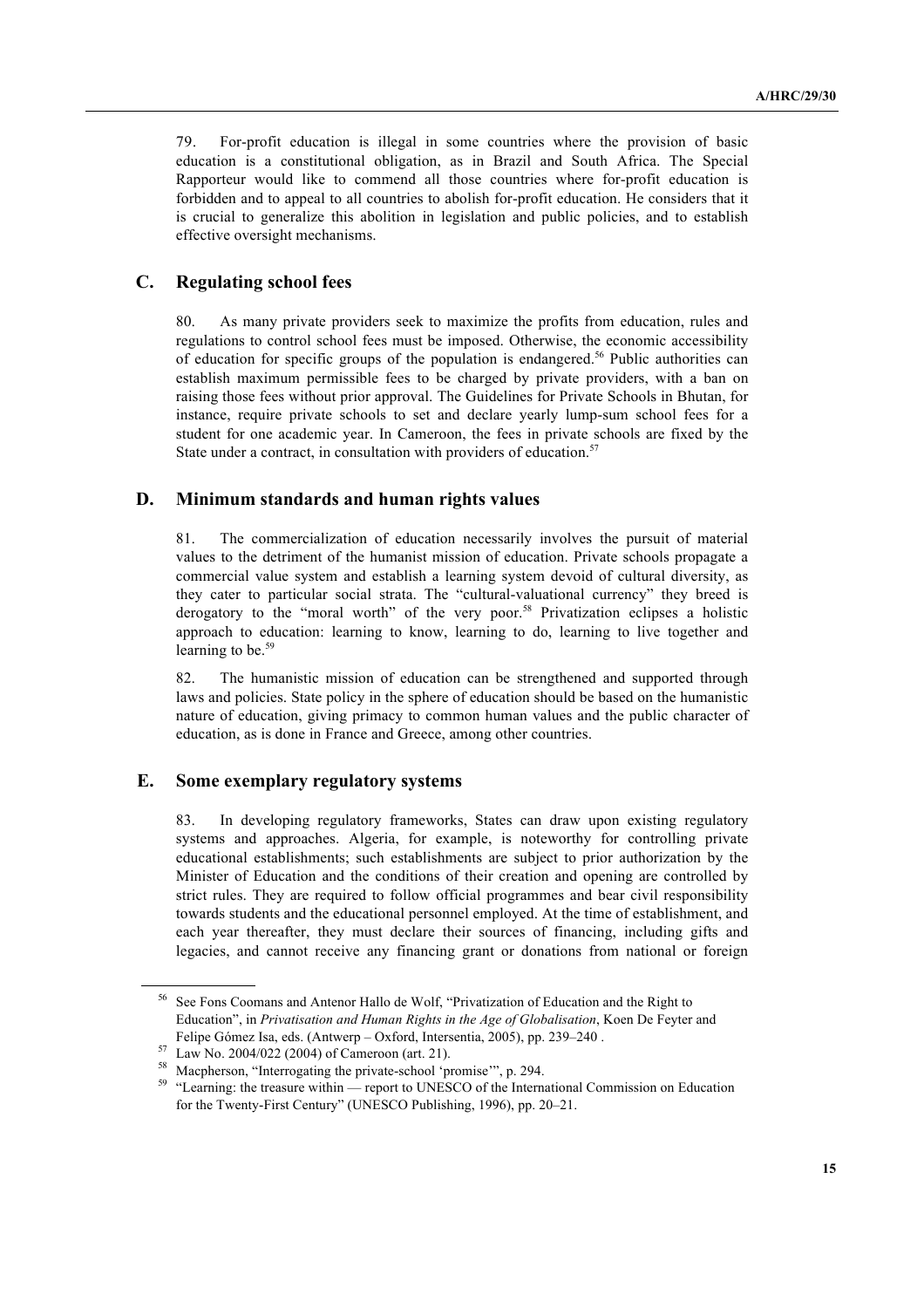associations, institutions or organizations without prior approval by the Minister of Education. Finally, the regulations provide for sanctions in case of non-conformity to the rules by private educational establishments.<sup>60</sup>

84. In Japan, the School Education Act fixes minimum standards in education with curriculum guidelines, and the ordinance for the enforcement of the Act provides a basis for application of the guidelines. The country's Private Schools  $Act<sup>61</sup>$  lays down requirements for the establishment and management of private schools. Failure to follow specific regulations is punishable by sanctions of a civil nature.

85. Singapore is an especially noteworthy example of how States can effectively regulate private education providers with sanctions in cases of abusive practices. According to the country's Private Education Act, private educational establishments must be registered and abide by very strict quality standards and norms. They can be refused permission to operate if the private education institution is not in the public interest. The Act establishes duties and management accountabilities. It provides that "any registered private education institution which contravenes any requirement or restriction imposed … shall be guilty of an offence" and makes acting "fraudulently or dishonestly" or "misleading" the public punishable by law. $62$  The Act contains comprehensive provisions on inspection, enforcement and offences, as well as a detailed section on offences by corporate bodies, including unincorporated associations that, when found guilty of an offence, shall be liable to be prosecuted and punished accordingly.<sup>63</sup>

# **IX. Justiciability of the operations of private education providers**

86. International and regional human rights monitoring mechanisms have noted that States have an obligation to protect individuals from human rights abuses committed by private parties. Public accountability of privatized schools and availability of remedies and recourse from their decisions should be specifically and unambiguously provided for by law. The regulatory role of the State is clearly within the scope of the obligation to protect.64 Existing jurisprudence enables a better understanding of the obligations that the right to education imposes upon private providers.

87. A number of court rulings worldwide have established that private providers in education are accountable to the State and to the public. The Supreme Court of Nepal found that fees charged by private providers of education were increasing social and economic disparity. It ruled that the educational authorities had to devise reform programmes to regulate private schools: regulating fees, prohibiting the sale of unregistered and overpriced textbooks and limiting the number of private schools being accredited. 65

88. In another case, the South African Constitutional Court found that the primary positive obligation with respect to the right to education rests on the State and that private

<sup>62</sup> Private Education Act No. 21 (2009) of Singapore.

Ordinance No. 05-07 of 23 August 2005.

<sup>61</sup> Available from www.japaneselawtranslation.go.jp/law/detail/?id=2301&vm=04&re=01.

<sup>63</sup> Ibid.

 $^{64}$  See Coomans and de Wolf, "Privatisation", p. 255.

<sup>65</sup> See Open Equal Free, "Nepali Private Schools banned from raising fees. Available from www.openequalfree.org/archives/ed-news/nepali-private-schools-banned-from-raising-fees.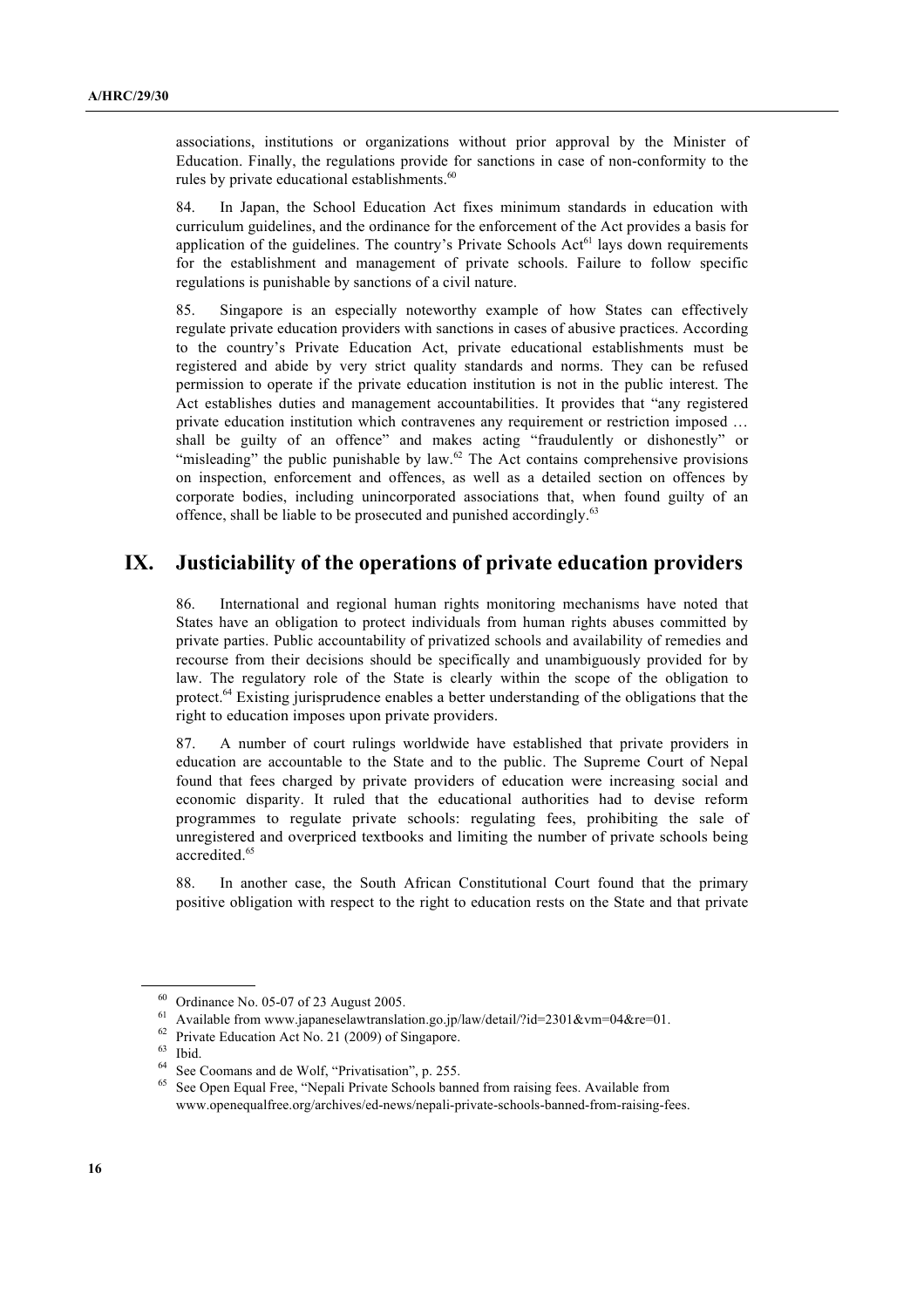actors providing basic education have an obligation not to infringe on the students' right to education.<sup>66</sup>

89. In a landmark decision, the Supreme Court of India ruled that when the Government grants recognition to private educational institutions, it creates an agency to fulfil its obligation to enable the citizens to enjoy the right to education: "Charging a capitation fee in consideration of admission to educational institutions is a patent denial of a citizen's right to education under the Constitution". 67

90. The Constitutional Court of Colombia ruled in 1997 that excluding pupils from schools on an economic basis only violates their enjoyment of the right to education.<sup>68</sup> The Court also ruled that because of the fundamental character of the right to education, private schools are bound by specific constitutional obligations. $69$ 

91. Courts in the United States have also ruled that using public money to fund private school tuition vouchers is unconstitutional, and that public money being so used should instead go to public schools.<sup>70</sup>

92. Independent judicial systems and independent human rights mechanisms are necessary for ensuring that laws and regulations are enforced. It is also important that judges be well-versed in the international obligations of States on the right to education. Regulations on private providers should be widely publicized so as to make them better known, especially among parents, teachers and community members and organizations, and should allow for any entity or individual to initiate legal action in cases of abusive or illegal practices by private providers. Supporting public interest litigation safeguarding the right to education against forces of privatization is also important.

# **X. Regulatory framework for governing private providers, centred on education as a public good**

93. The commercialization of education by all kinds of for-profit operators or with objectives contrary to international commitments by States and national values must be stopped and sanctioned. Corruption by private providers continues owing to a lack of regulations and monitoring, oversight and control mechanisms. As a result, the delivery of primary or basic education can be made a family business by running a school in a private house. Furthermore, few Governments have satisfactory regulations on tutoring by private tutorial companies. Regulations for such companies are also necessary.<sup>71</sup>

<sup>66</sup> See *Governing Body of the Juma Musjid Primary School and Others v Essay N.O. and Others*, case CCT 29/10 (2011), especially para. 57.

<sup>67</sup> See *Miss Mohini Jain v. State Of Karnataka And Ors*, AIR 1858, 1992 SCR (3) 658.

<sup>68</sup> Judgement C-560/97, ruling on a constitutional challenge to article 203 (partial) of Law No. 115 of 1994.

<sup>69</sup> Colombian Constitutional Court, case T-211/95, 12 May 1995.

 $70$  Ruling by Louisiana Supreme Court, May 2013. See www.washingtonpost.com/blogs/answersheet/wp/2013/05/07/louisiana-supreme-court-rules-school-voucher-funding-unconstitutional/.

<sup>71</sup> See Mark Bray and Ora Kwo, "Regulating Private Tutoring for Public Good: Policy Options for Supplementary Education in Asia" (Bangkok, UNESCO Asia and Pacific Regional Bureau for Education, 2013).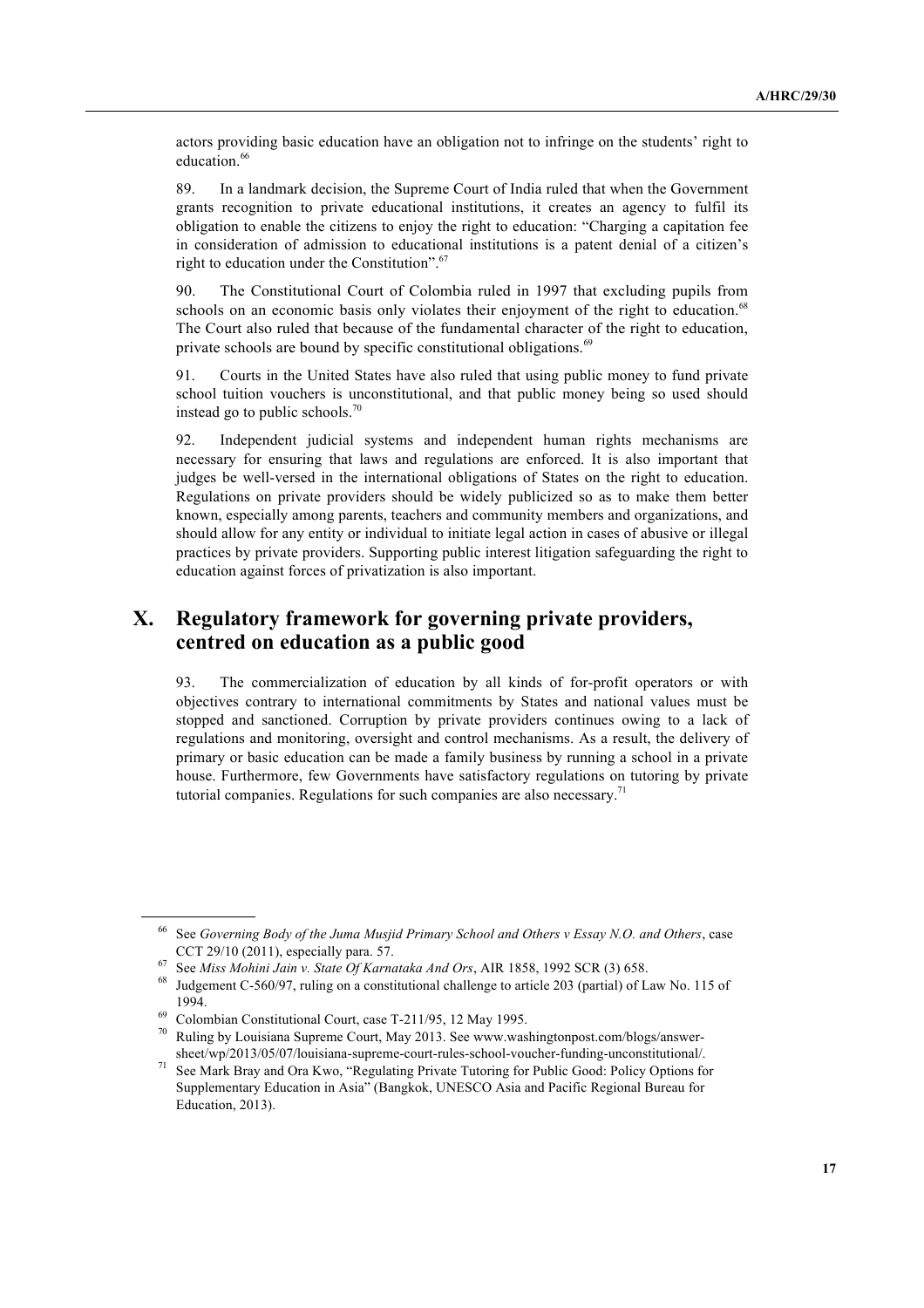94. A regulatory framework for private providers is thus of critical importance in setting out responsibilities and accountability requirements.<sup>72</sup> The corporate sector has a long track record of attempting to prevent government regulation and numerous corporations have sued Governments for trying to implement regulations that could harm their profits. Governments must be bold in regulating private operators, focusing on education as a public good. Regulations must ensure that education is accessible to all, works towards the broader public interest and reflects a broad humanistic notion of education.

95. It should be mandatory for private providers to be transparent<sup>73</sup> and to share with parents, teachers and community associations information regarding school functioning, performance and management. A regulatory framework should clearly spell out the duties and responsibilities of private providers vis-à-vis the community, students, teachers and society at large.

96. The importance of a regulatory framework has been recognized by the United States Supreme Court: even in the case of traditional private education, individual States have the power to reasonably regulate all schools, to inspect, supervise and examine them, their teachers and pupils and to ensure that teachers are of good moral character and patriotic disposition, that certain studies plainly essential to good citizenship are taught and that nothing is taught that is manifestly inimical to the public welfare.<sup>74</sup>

97. The Special Rapporteur would like to emphasize the need for States to create a comprehensive regulatory framework to control private providers in education and uproot commercialization in education. He considers that such a framework can be developed by developing regulations that prescriptive, prohibitory and punitive.

#### **A. Prescriptive regulations**

98. Prescriptive regulations relate to the establishment and operation of private schools, setting minimum standards, including conditions for their recognition and operations, curriculum requirements, minimum qualifications for teachers, infrastructure standards and quality measures, and recognition of degrees or diplomas issued.<sup>75</sup> These are basic requirements for any institution. Such regulations describe reporting obligations, including performance measures and financial reporting, and require compliance with monitoring and oversight agencies.

See Global Campaign for Education, intervention at the World Assembly, February 2015. See http://campaignforeducation.org/en/news/global/view/623-representatives-from-91-countries-cometogether-for-the-fifth-gce-world-assembly.

See Committee on the Rights of the Child, general comment No. 16 (2013) on State obligations regarding the impact of the business sector on children's rights and the Guiding Principles on Business and Human Rights: Implementing the United Nations "Protect, Respect and Remedy" Framework.

<sup>74</sup> See *Pierce v. Society of the Sisters of the Holy Names of Jesus and Mary*, 268 US 510 (1925). See also Kemerer and Maloney, "The Legal Framework for Educational Privatization and Accountability" 150 *West's Education Law Reporter* (2001) No. 598, pp. 589-590.

<sup>75</sup> See "Plaidoyer sur l'importance du rôle sur l'Etat dans la régulation de la qualité et de l'équité de l'éducation" in "Régulation par l'Etat de la qualité et de l'équité de l'éducation", paper prepared by the International Organization of la Francophonie, annex XII.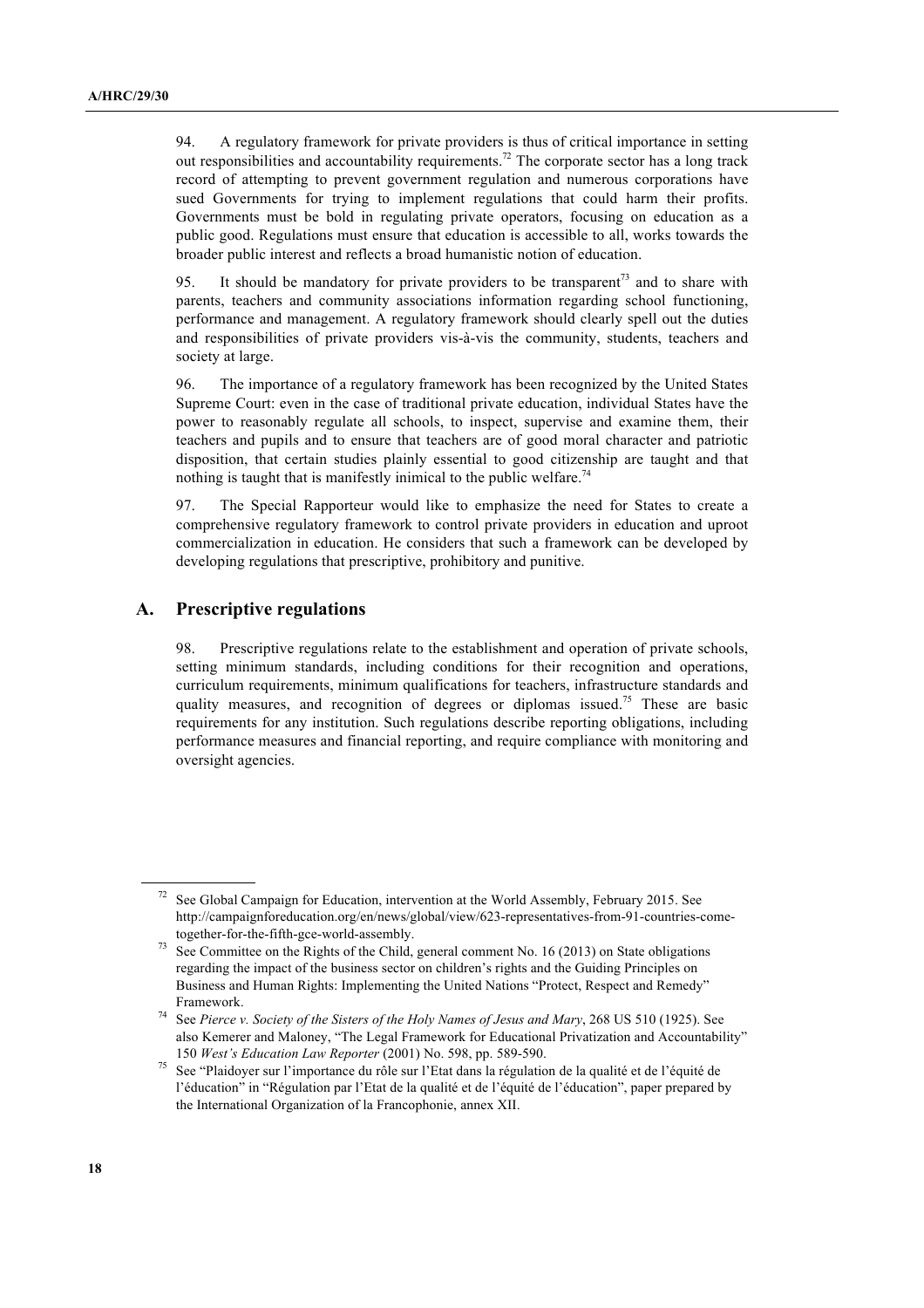#### **B. Prohibitive regulations**

99. Regulations must ban for-profit education and prohibit fee-based discrimination because it creates and entrenches social and economic inequalities.<sup>76</sup> Prohibitive regulations can ban the registration of private schools as companies, the recruitment of unqualified teachers or those employed in public schools, the closure of schools during an academic year, indulgence in false commercial propaganda to lure insufficiently informed students and parents,<sup>77</sup> the charging of capitation fees and the extraction from students or parents of any undeclared financial contribution over and above the approved fee. Regulations must prohibit school selection on the basis of ability, social or ethnic origin, or any form of psychometric tests.

#### **C. Punitive regulations**

100. According to one scholar, "the failure to enforce and monitor the regulatory framework within which private schools are to function has left the educational landscape open to corrupt practice and manipulation". <sup>78</sup> In addition to being prescriptive and prohibitive, the regulatory framework should also be punitive, including withdrawal of operating licences for lack of compliance with regulations. This is necessary to control noncompliance with regulations as well as to take action against private providers who indulge in fraudulent and corrupt practices, such as false declarations of profits or of salaries paid to teachers and tax evasion. It is important that corrupt and fraudulent practices are investigated, and operators and owners of schools who act illegally or abscond with student fees are prosecuted in the criminal system.79

# **XI. Oversight and monitoring mechanisms**

101. The lack of effective oversight and regulating mechanisms is one of the most significant failures of States. In spite of regulations for registration and recognition, the rapid growth of unregistered low-fee private schools in the developing world shows that implementation gaps remain. The State has the responsibility to establish an oversight mechanism for private schools and must ensure its laws are being complied with.

102. The Special Rapporteur urges public authorities, parent-teacher associations, civil society groups and teachers' unions to closely monitor publicity and false claims that promote private providers in education. Public authorities should look into all cases of commercial advertising in education and take action in all cases of misleading claims as to quality education.

103. It is important that States carefully enforce laws, rules and regulations through monitoring and enforcement. Governments should strengthen national human rights mechanisms or ombudspersons to provide parents with a place to report suspected violations, and empower such bodies to investigate allegations.

<sup>76</sup> See http://globalinitiative-escr.org/advocates-from-91-countries-call-on-governments-to-stopeducation-profiteers/.

<sup>77</sup> See in particular www.right-to-education.org/news/un-special-rapporteur-urges-states-ban-allcommercial-advertising-and-marketing-schools#sthash.0ahWXwSW.dpuf.

<sup>78</sup> "Private schools for the poor", p. 54.

<sup>79</sup> Kenya highlighted that parents felt private schools could close down at any time because they existed merely on the "whim of an individual". See "The role and impact of private schools in developing countries", Day Ashley et al., "The role and impact of private schools", p. 27.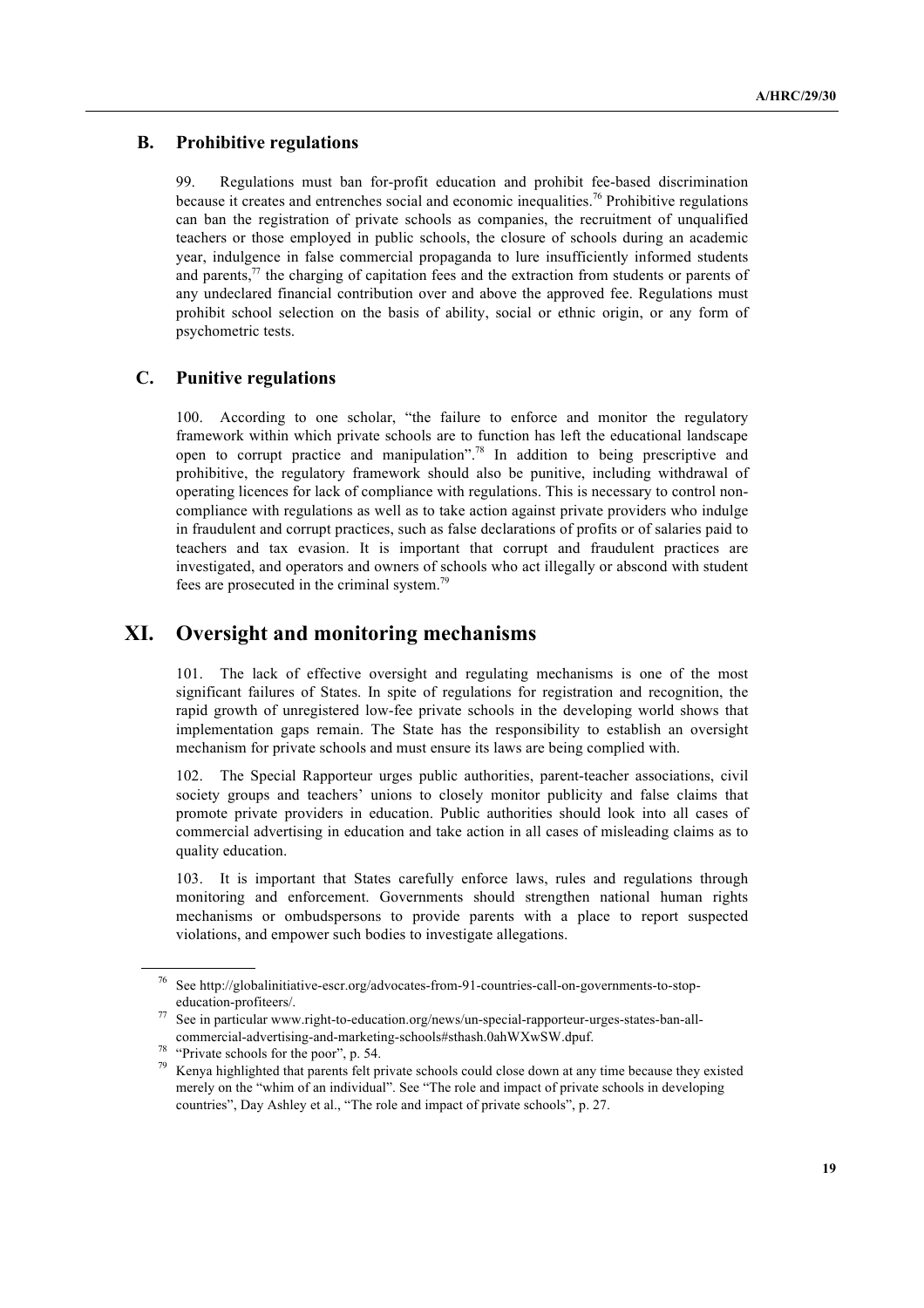104. Parliamentarians have a crucial role to play in safeguarding the right to education by passing necessary legislation and, especially, by ensuring that for-profit education is outlawed, taking up questions related to enforcing laws, rules and regulations.

#### **Monitoring privatization in education and United Nations human rights treaty bodies**

105. The repercussions of privatization in education and the need for regulation is being increasingly recognized by the United Nations treaty bodies, notably the Committee on the Rights of the Child, the Committee on the Elimination of Discrimination against Women and the Committee on Economic, Social and Cultural Rights. Thus, in its concluding observations with respect to Morocco (CRC/C/MAR/CO/3-4), the Committee on the Rights of the Child expressed concern with the rapid expansion of private education, especially at the primary level, without the necessary supervision, leading to the reinforcement of inequalities in the enjoyment of the right to education. The Committee on Economic, Social and Cultural Rights has also sought information from Morocco about the development of private education and on the impact of privatization on education system (see E/C.12/MAR/Q/4).

106. The questioning of the privatization of education in Ghana by both the Committee on the Elimination of Discrimination against Women (see CEDAW/C/GHA/Q/6-7) and the Committee on the Rights of the Child (see CRC/C/GHA/Q/3-5) is a welcome development. In October 2014, the Committee on the Rights of the Child asked Ghana to provide detailed information on the reasons behind the increase in private education, which limits access to quality education for children who cannot afford private school tuitions (ibid.). The Committee on Economic, Social and Cultural Rights has asked the Government of Uganda to provide information on the impact of the growth of private education on the right to education of girls and children living in poverty (see E/C.12/UGA/Q/1).

107. The Special Rapporteur would like especially to urge the Human Rights Council that, in the context of the universal periodic review, noted that it is crucial to inquire about the negative impacts of privatization on the right to education in countries under review and measures taken by Governments to regulate private providers and safeguard education as a public good. State obligations for protecting right to education, particularly in the context of privatization, must be a central concern.

# **XII. Post-2015 development agenda**

108. Education provided by private proprietors or enterprises is neither free nor equitable and the Special Rapporteur welcomes the proposal of the Open Working Group on Sustainable Development Goals to ensure, by 2030, that all girls and boys complete free, equitable and quality primary and secondary education leading to relevant and effective learning outcomes, as well as to ensure inclusive and equitable quality education and promote lifelong learning opportunities for all (see A/68/970 and Corr.1, goal 4 and target 4.1). The underlying obligation for States to realize the right to education, including through enhanced public investment in education as an essential prerequisite, must be emphasized.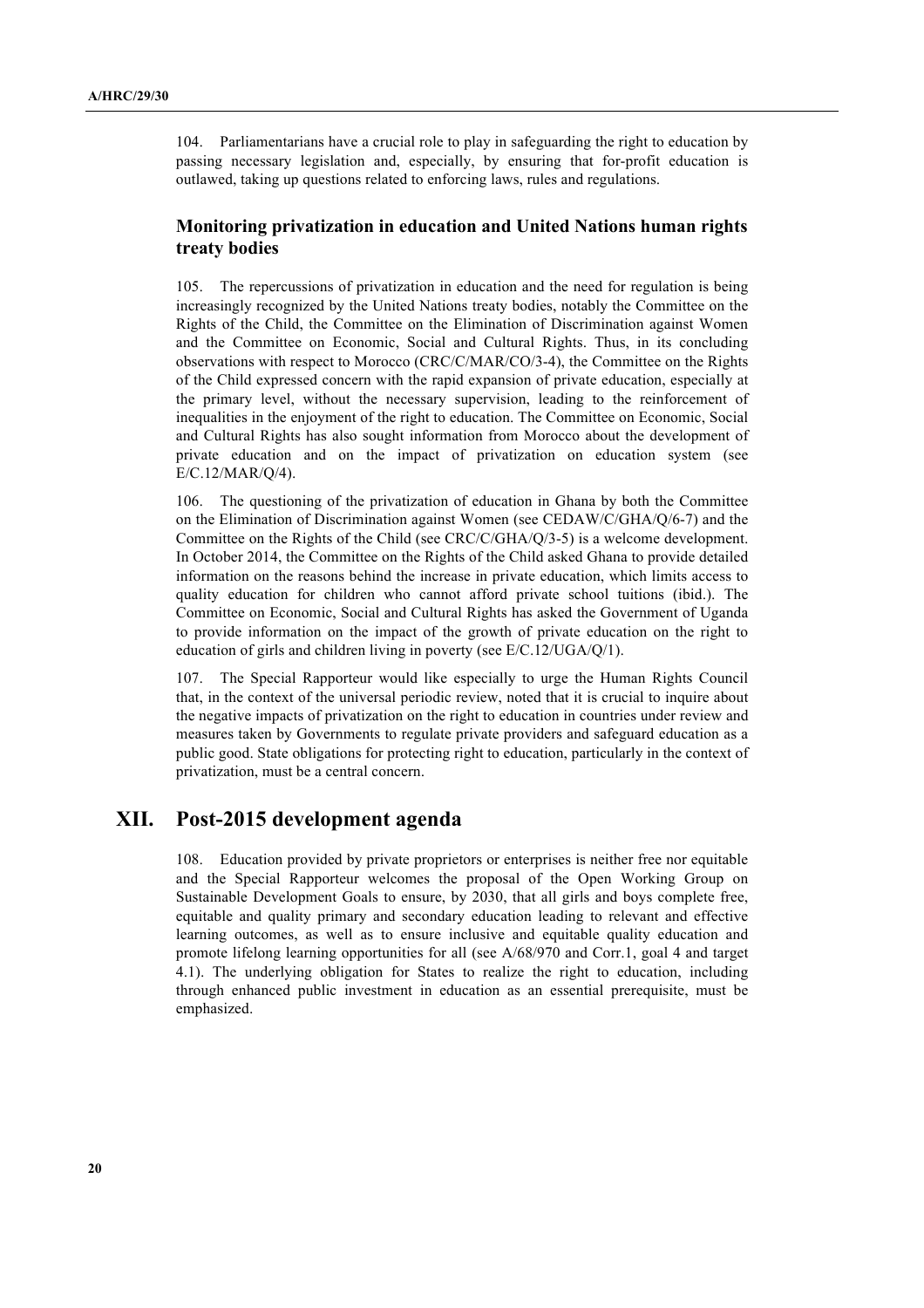109. In this respect, the Special Rapporteur refers with concern to the 2014 report on assessing progress in Africa towards the Millennium Development Goals,<sup>80</sup> which contains a recommendation to speed up private sector investment in education. This disrespects the proposal by the Open Working Group and undermines the right to education. The conclusions in the report that "Africa must build a vibrant private sector that supports the development of a dynamic primary education system ... establishing a liberal and attractive regulatory framework that is conducive to profitable returns on investment" overthrows States' responsibility for education as an essential public function. Ensuring free education of good quality for all is a core obligation of States, as established in, among others, the African Charter on Human and Peoples' Rights, which provides that every individual shall have the right to education. The Special Rapporteur therefore commends a joint statement by civil society organizations calling for the withdrawal of that report.<sup>81</sup>

110. Building an inclusive education system is a main thrust of the future development agenda and requires measures to curb privatization, which breeds exclusion and inequities and jeopardizes human development. Privatization impedes access to free basic education for the poor and marginalized; preventing this must be an overriding development concern, since education is a key instrument for ending poverty. The post-2015 development agenda should contain firm commitments by Governments to fostering social justice and equity and accordingly devise national implementation strategies for effectively regulating privatization in education.

# **XIII. Conclusions and recommendations**

111. **Education is a fundamental human right and a core obligation of States. It is not a privilege of the rich and well-to-do, it is an inalienable right of every person. Principal responsibility for the direct provision of education lies with the State. However, education as a public function of States is being eroded by market-driven approaches and the rapid growth of private providers, with scant control by public authorities. Privatization negatively affects the right to education both as an entitlement and as empowerment. It breeds exclusion and marginalization, with crippling effects on the fundamental principle of equality of opportunity in education. It also entails disinvestment in public education.**

112. **Education benefits both the individual and the society and must be preserved as a public good; social interest in education must be protected against its commercialization. The corrosive impact of privatization on the right to education must receive foremost consideration in education laws and public policies. The commercialization of education should have no place in a country's education system.** 

113. **Guided by principles of social justice and equity, as well as human rights law, regulating private providers is essential to mitigate the potentially deleterious and negative effects on students, education systems and societies. In this, Governments can be inspired by numerous decisions by courts and emerging jurisprudence.**

114. **Bearing in mind the issues highlighted in the present report, the Special Rapporteur would like to offer the recommendations below.**

<sup>80</sup> Available from www.afdb.org/fileadmin/uploads/afdb/Documents/Publications/MDG\_Report\_2014 \_11\_2014.pdf.

<sup>&</sup>lt;sup>81</sup> Available from http://globalinitiative-escr.org/wp-content/uploads/2014/11/141127 Statementprivatisation-AfDB.pdf.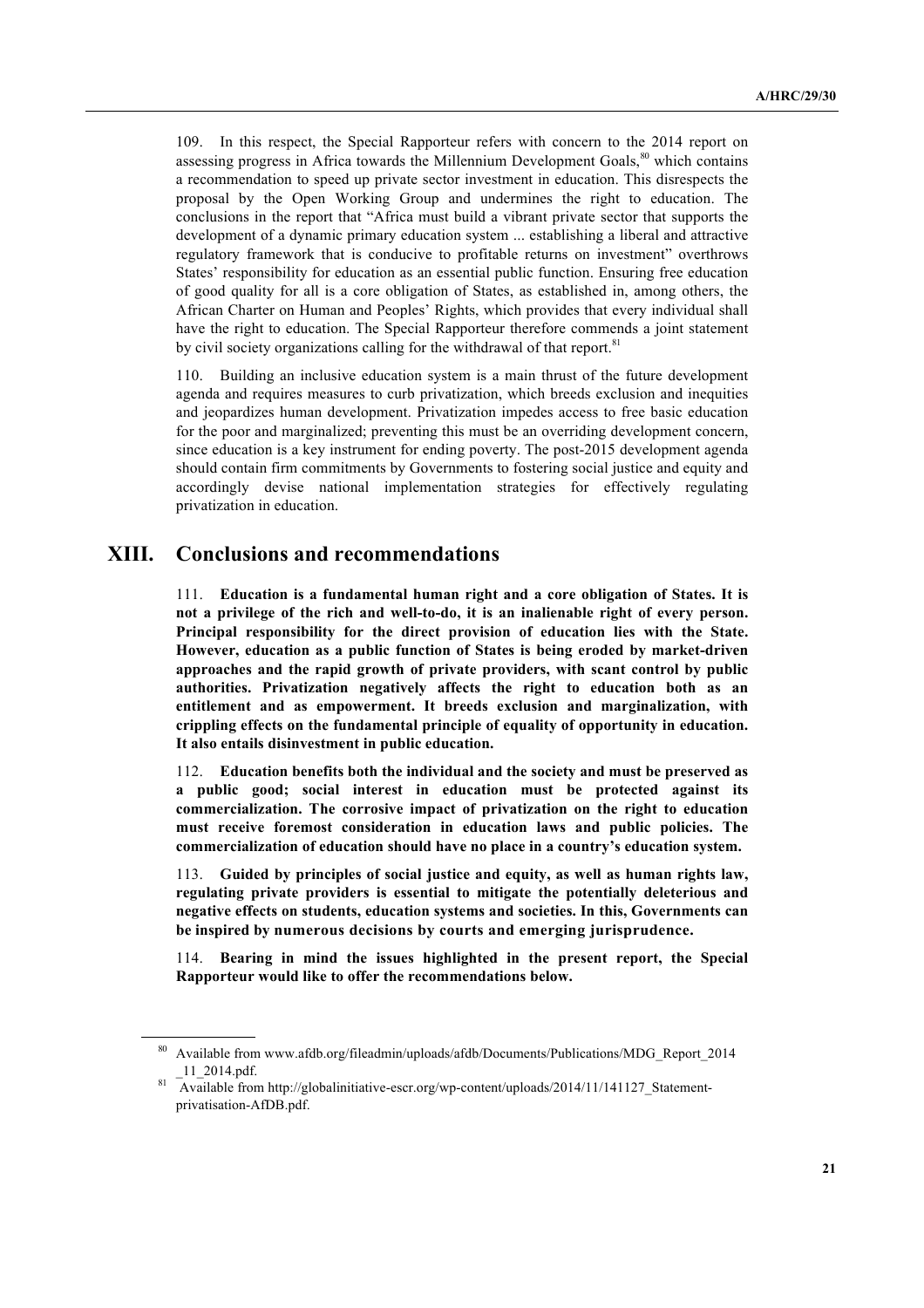**1. Provision of education as the State's responsibility**

115. **The State remains primarily responsible for fulfilling the right to education on account of its international legal obligations. Governments should not allow low-fee private schools and should restore education as their essential public service function. The provision of basic education free of cost is not only a core obligation of the State, it is also a moral imperative. The State must discharge its responsibility as guarantor and regulator of education as a fundamental human right of every child.**

**2. Regulatory framework centred on education as a public good**

116. **States should put in place an elaborate framework of regulations that are prescriptive, prohibitory and punitive, in order to control private providers.**

117. **Prescriptive regulations clearly establish conditions under which private providers may be permitted to operate within a country, as well as minimum norms and standards with which schools must comply. In the absence of such regulations, unregistered schools may proliferate. Laws on education should spell out the duties and responsibilities of private providers vis-à-vis communities, students, teachers and societies at large.**

118. **Prohibitory regulations are necessary to outlaw and stop discriminatory practices, for-profit education and false commercial propaganda. Education is a public function and a social responsibility. No private provider should be allowed to establish for-profit education and aggrandize private interests to the detriment of public interest.** 

119. **Punitive measures are necessary to ensure compliance with standards and the law. Sanctions must be applied when private providers perpetuate social injustices, while criminal proceedings are necessary for fraudulent and corruption practices.** 

**3. Controlling abusive practices** 

120. **Nationally designated authorities should undertake full-scale investigations of fraudulent practices, including tax evasion by private providers who reap profits in the name of education. States should ensure that the financial operations of all private providers are regularly scrutinized and that this information is publicly shared.** 

121. As noted in a recent study,<sup>82</sup> the UNESCO International Institute for **Educational Planning should undertake a full-scale investigation of corruption in privatized education and of the fraudulent and corrupt practices of private providers.** 

**4. Revitalizing and valorizing education as an essential public service**

122. **Learning from the devastating impact of structural adjustments on education as an essential public service, and in the face of the prevalent market ideology and surging privatization in education, States must expand educational opportunities, recognizing the paramount importance of public investment in education as their essential obligation. Under no circumstances should a State provide financial support to private providers of education or allow private companies to operate multiple schools.**

<sup>&</sup>lt;sup>82</sup> Hallak and Poisson, "Corrupt schools, corrupt universities: what can be done?".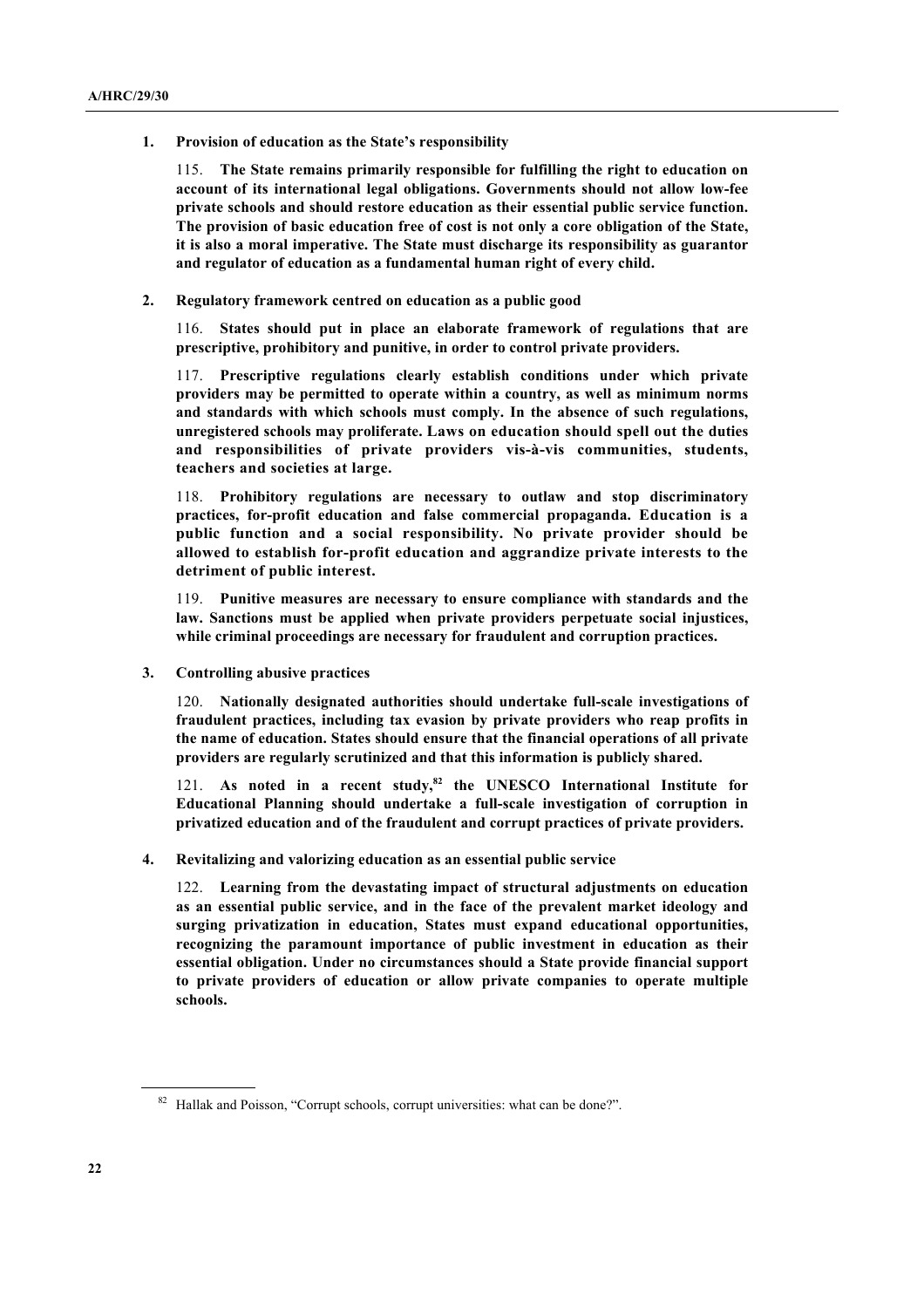**5. Engaging the community in expanding public educational opportunities**

123. **When States alone cannot fully meet public demand for education, community schools should be encouraged, as they can play a meaningful complementary role. Public authorities should, therefore, engage with communities for the realization for the right to education. Similarly, the foundations of public utilities established for philanthropic motives should be encouraged to contribute to education as a public good.** 

**6. Preserving education as a public good and fostering the humanistic mission of education**

124. **Public authorities should not allow the pursuit of material values to the detriment of a humanist mission of education or the propagation by private schools of a value system solely conducive to the market economy, with learning systems devoid of cultural diversity. States must ensure that the education imparted in private schools is in conformity with the objectives of education laid down in the Universal Declaration of Human Rights and in international human rights conventions.**

**7. Reporting obligations of private providers**

125. **Regulations should prescribe full financial and performance reporting requirements for all private schools. It should be obligatory for all private providers to report regularly to designated public authorities on their financial operations, in line with prescriptive regulations, covering matters such as school fees collected and salaries paid to teachers, and to declare, in a fully transparent manner, that they are not engaged in for-profit education.**

**8. Strengthening human rights control mechanisms**

126. **Governments should strengthen existing human rights mechanisms such as national human rights institutions and ombudspersons or create special mechanisms to regularly oversee operations of private providers. Such mechanisms should have**  *suo motto* **investigatory power, with a mandate to look into alleged violations by private providers and any abusive practices. Recommendations made by such mechanisms should be implemented by Governments.** 

**9. Monitoring of privatization and human rights treaty bodies** 

127. **The Special Rapporteur would like to urge the United Nations human rights treaty bodies to give special consideration during their dialogues with States to the negative impacts of private providers and whether their operations are regulated and controlled in accordance with human rights law and internationally established frameworks of the right to education.**

**10. Monitoring of privatization and universal periodic review**

128. **The Special Rapporteur considers it important, in the context of the universal periodic review, to look at the negative effects of privatization on the right to education in countries under review and for Governments to regulate private providers and safeguard education as a public good. State obligations for respecting, protecting and fulfilling the right to education, particularly in the context of privatization, should be a priority concern in such reviews.**